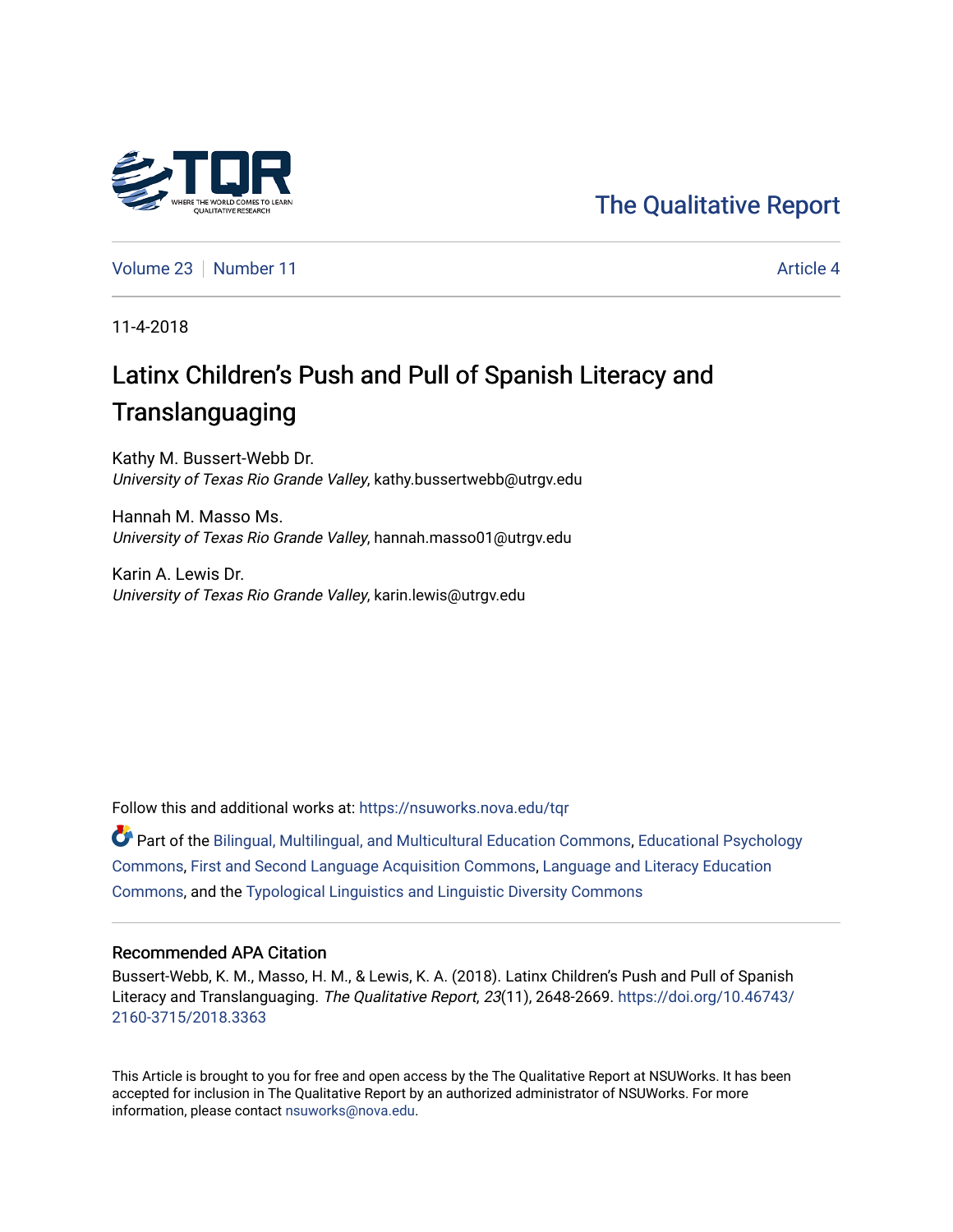

# Latinx Children's Push and Pull of Spanish Literacy and Translanguaging

## Abstract

We explored 19 Latinx children's literacies in Spanish and translanguaging by asking, "What are Latinx children's experiences and beliefs regarding Spanish and translanguaging reading and writing? How do tutorial staff and teacher candidates (TCs) help the youth to resist hegemonic and bracketing practices of English-only?" This study took place in a South Texas tutorial agency, where children voluntarily attended for after-school homework help. Data sources consisted of questionnaires, interviews, focus groups, hobby essays, and newsletter articles. Most children reported negative school-related language experiences and expressed dislike and unease regarding Spanish and translanguaging reading and writing, although they lived less than 10 miles from the Mexico border. However, two tutorial staff and 15 TCs provided counter narratives and modeled that Spanish and translanguaged (hybrid) reading and writing are neither wrong nor difficult. Schools' accountability pressures and the U.S. socio-political milieu move language to the center (centripetal forces), while forces that resist normalization are centrifugal. Implications relate to how neighborhood educational centers, TCs, and classroom teachers can help subaltern youth to resist centripetal language forces.

### Keywords

Latino/Latinx, Translanguaging, Spanish Literacy, Writing, Bakhtin, Heteroglossia

#### Creative Commons License



This work is licensed under a [Creative Commons Attribution-Noncommercial-Share Alike 4.0 International](https://creativecommons.org/licenses/by-nc-sa/4.0/)  [License](https://creativecommons.org/licenses/by-nc-sa/4.0/).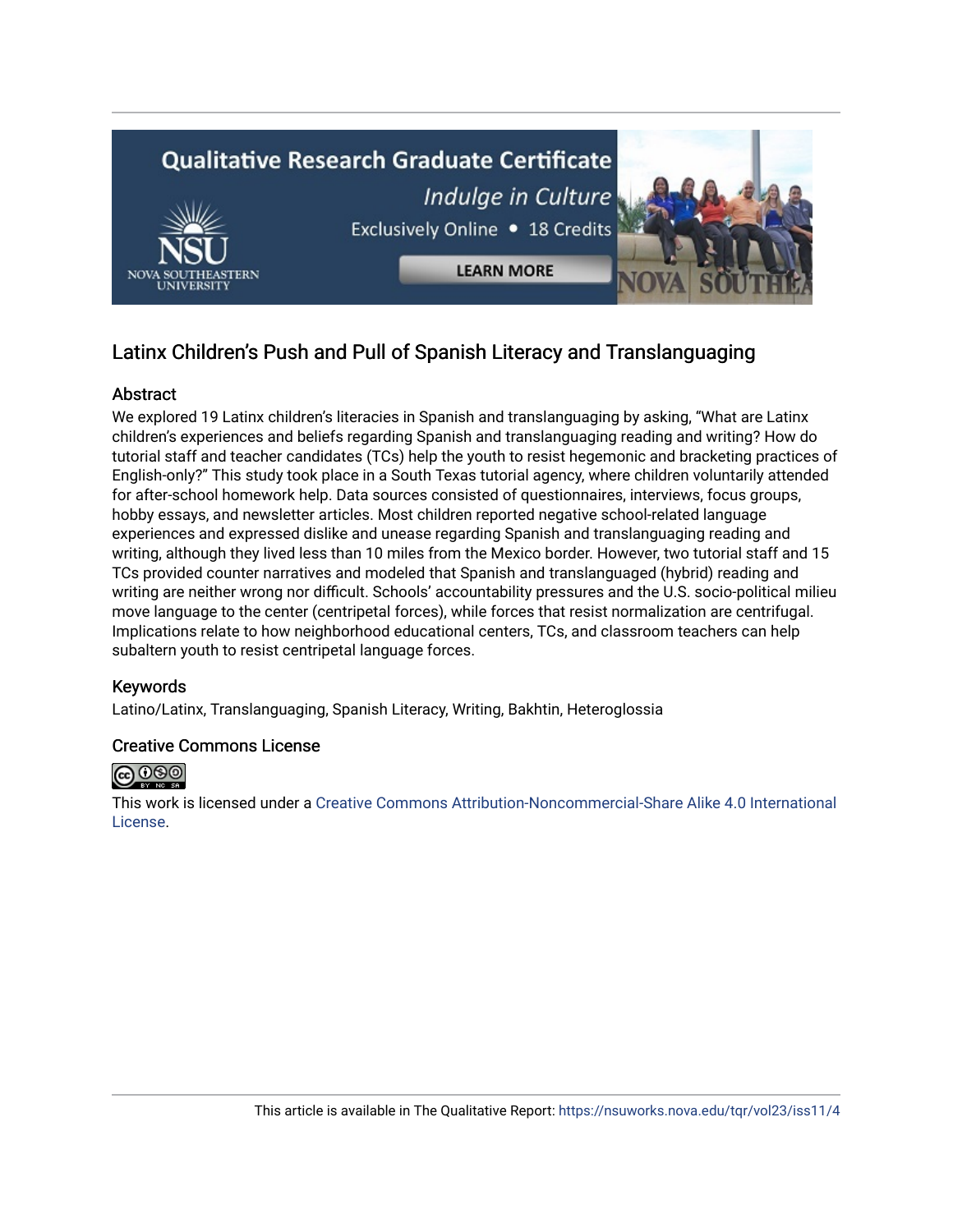

# **Latinx Children's Push and Pull of Spanish Literacy and Translanguaging**

Kathy M. Bussert-Webb, Hannah M. Masso, and Karin A. Lewis University of Texas Rio Grande Valley, Brownsville, Texas, USA

*We explored 19 Latinx children's literacies in Spanish and translanguaging by asking, "What are Latinx children's experiences and beliefs regarding Spanish and translanguaging reading and writing? How do tutorial staff and teacher candidates (TCs) help the youth to resist hegemonic and bracketing practices of English-only?" This study took place in a South Texas tutorial agency, where children voluntarily attended for after-school homework help. Data sources consisted of questionnaires, interviews, focus groups, hobby essays, and newsletter articles. Most children reported negative school-related language experiences and expressed dislike and unease regarding Spanish and translanguaging reading and writing, although they lived less than 10 miles from the Mexico border. However, two tutorial staff and 15 TCs provided counter narratives and modeled that Spanish and translanguaged (hybrid) reading and writing are neither wrong nor difficult. Schools' accountability pressures and the U.S. socio-political milieu move language to the center (centripetal forces), while forces that resist normalization are centrifugal. Implications relate to how neighborhood educational centers, TCs, and classroom teachers can help subaltern youth to resist centripetal language forces. Keywords: Latino/Latinx, Translanguaging, Spanish Literacy, Writing, Bakhtin, Heteroglossia*

### **Introduction**

Some believe learning English guarantees one's U.S. academic success, but such a belief ignores other factors, e.g., official language and education policies and socio-political contexts (García & Kleifgen, 2010). Therefore, we situate our study of Latinx children's language experiences and beliefs amidst multi-factor U.S. oppression, such as linguicism, racism, and xenophobia (Anzaldúa, 1990) and governmental policies (Smith & Murillo, 2012). This hegemony relates to monoglossia or positioning one language as the language of power (García & Kleifgen).

Although our study took place in the U.S., many non-dominant languages face marginalization worldwide in high-powered spheres, or official contexts, such as schools and governments, which tend to favor dominant groups (Fishman, 2001; Young, 2009). Low-power spheres are more intimate among family members and occur in homes (Fishman; Young). Because of normalizing influences in society, subaltern groups tend to speak languages and dialects perceived as less prestigious than the languages of dominant groups (García, 2014). For example, some characterize U.S. Spanish as a language of poor recent immigrants and translanguaging (hybrid language practices) as unsophisticated linguistically (Anzaldúa, 2007). Others minoritize Spanish by equating language with ethnicity and dichotomizing Spanish and English (Flores & Rosa, 2015; García & Mason, 2009). These notions have enabled banning Spanish literacy in many U.S./Mexico border schools (Anzaldúa; Smith & Murillo, 2012).

These "raciolinguistic ideologies" (Flores & Rosa, 2015) influence policies and practices, e.g., transitional bilingual education, a subtractive model that moves pupils into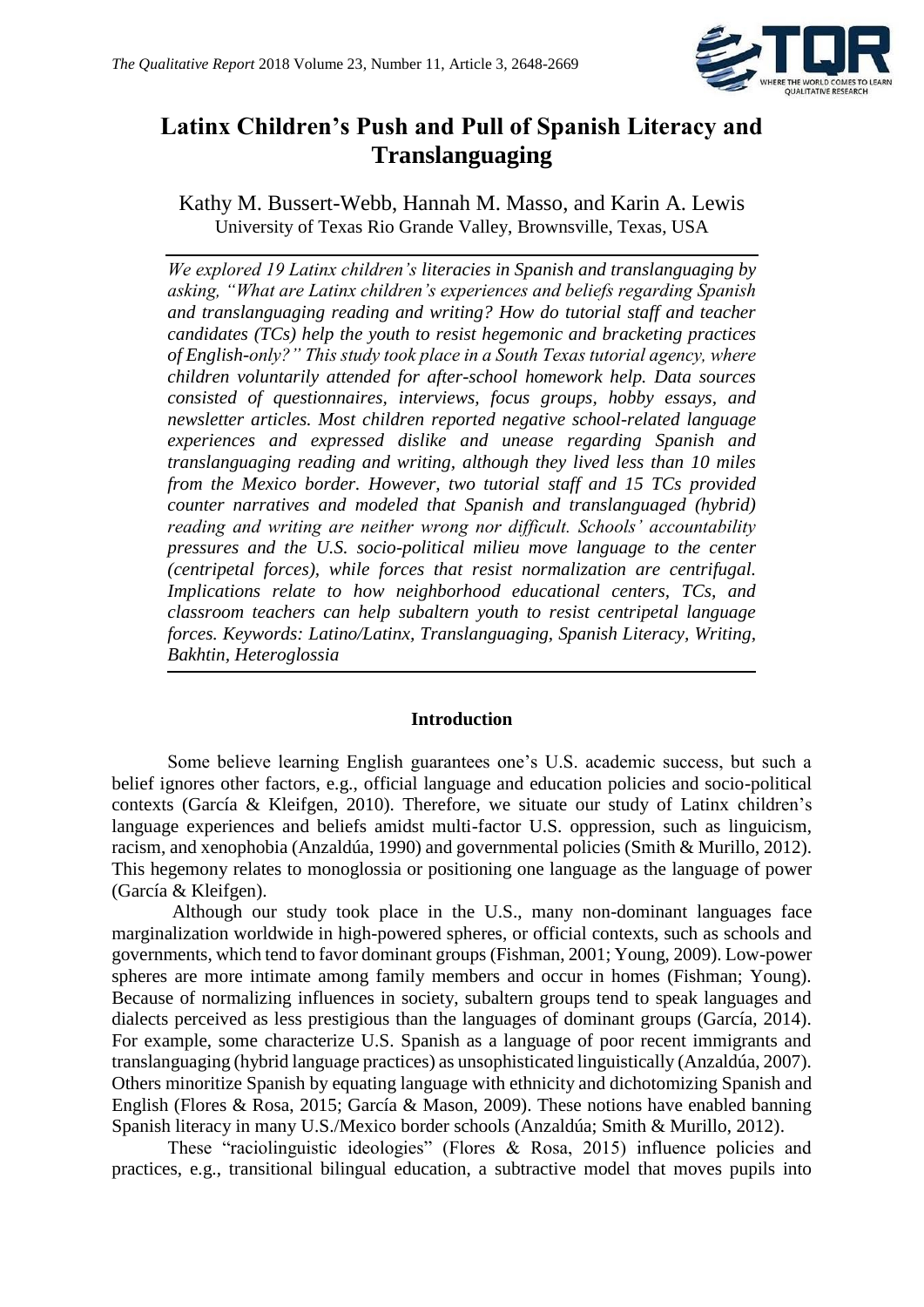English-only quickly (Hinton, 2015). Subtractive models of bilingual education prioritize learning the target language in school; subsequently, language-minoritized children learn to read and write in the dominant language at the expense of developing native language literacy (Flores & Rosa). Thus, the mother tongue is subtracted and replaced by the dominant language. Hinton found that schools in our region, serving mostly Latinx students like ours, tended to focus on English because of accountability pressures educators faced through the No Child Left Behind Act (NCLB), now the Every Child Succeeds Act (ESSA) (U.S. Department of Education, 2002).

Part of NCLB, high-stakes standardized tests are mandatory, normed, and administered to public school children at pre-determined points in primary through secondary grades. Test results determine governmental funding and sanctions for school districts, school closures, staff career advancement, and educator bonuses (Nichols & Berliner, 2007). See also Hinton (2016) and Menken (2016) regarding implications of high-stakes testing on language teaching at the national level in the United States. Other implications of these tests relate to decisions regarding children who cannot advance to higher grade levels and graduate high school unless they pass certain standardized exams. These tests are available only in English after fifth grade in Texas (Nichols & Berliner; Texas Education Agency, 2015; U.S. Department of Education, 2002).

Furthermore, standardized, high-stakes assessments in English influence literacy and language curricula and pedagogy (Menken, 2006; Nichols & Berliner, 2007; Palmer & Lynch, 2008) and relate to the educational attainment of language-minoritized youth (Gándara & Contreras, 2009). In primary and secondary schools serving mostly low-income emergent bilinguals, teachers tend to prepare youth for these tests through English-only, discrete skill or phonics practice devoid of higher-order analysis, evaluation, and synthesis (Bussert-Webb, 1999, 2008; Poza, 2016). School gentrification still occurs in the U.S., with campuses serving predominantly rich or predominantly poor students; even within a campus, administrators tend to place low-income Latinx students in lower academic tracks that fail to prepare them adequately for college (Gándara & Contreras). These accountability-related pedagogical practices relate to the Latinx education crisis (Gándara & Contreras). In a national longitudinal study of over 200,000 students, those receiving the least home-language support in school progressed the slowest on standardized test scores in English (Thomas & Collier, 2003).

Conversely, bilingual students in developmental or maintenance bilingual education scored highest on these normed tests in English (Thomas & Collier, 2003; see also Chuang, Joshi, & Dixon, 2012; Goldenberg, 2008; Lutz, 2016) reflecting the benefits of biliteracy on students' academic achievement in the target language. Research also supports bilingualism for cognitive growth and flexibility (Cummins, 1976) and the delay of dementia symptoms (Bialystok, Abutalebi, Bak, Burke, & Kroll, 2016).

Perceiving non-dominant children's multiple languages as resources rather than problems represents a shift (Ruíz, 1984). We consider languages as repertoires. Moreover, we believe development of one's native, or heritage language, alongside additional languages, is a right and valuable resource (García & Sylvan, 2011; Ruíz, 1984). Furthermore, unlike subtractive bilingual education that focuses on target language acquisition, often at the expense of heritage languages, dynamic bilingual education includes mother-tongue language maintenance and development (García & Kleifgen, 2010). Besides plurilingualism, this dynamic model values children's translanguaging, or the flexible use of languages (Flores, 2016; García & Kleifgen).

Translanguaging is a dynamic process in which multilingual speakers utilize their full lexical abilities to make and share meaning (García, 2009). Translanguaging combines two or more languages, e.g., Spanish and English, and is common along borders of countries with different languages, such as our geographic region in Texas. Translanguaging represents a linguistic strength in which people use their full linguistic resources for sense-making in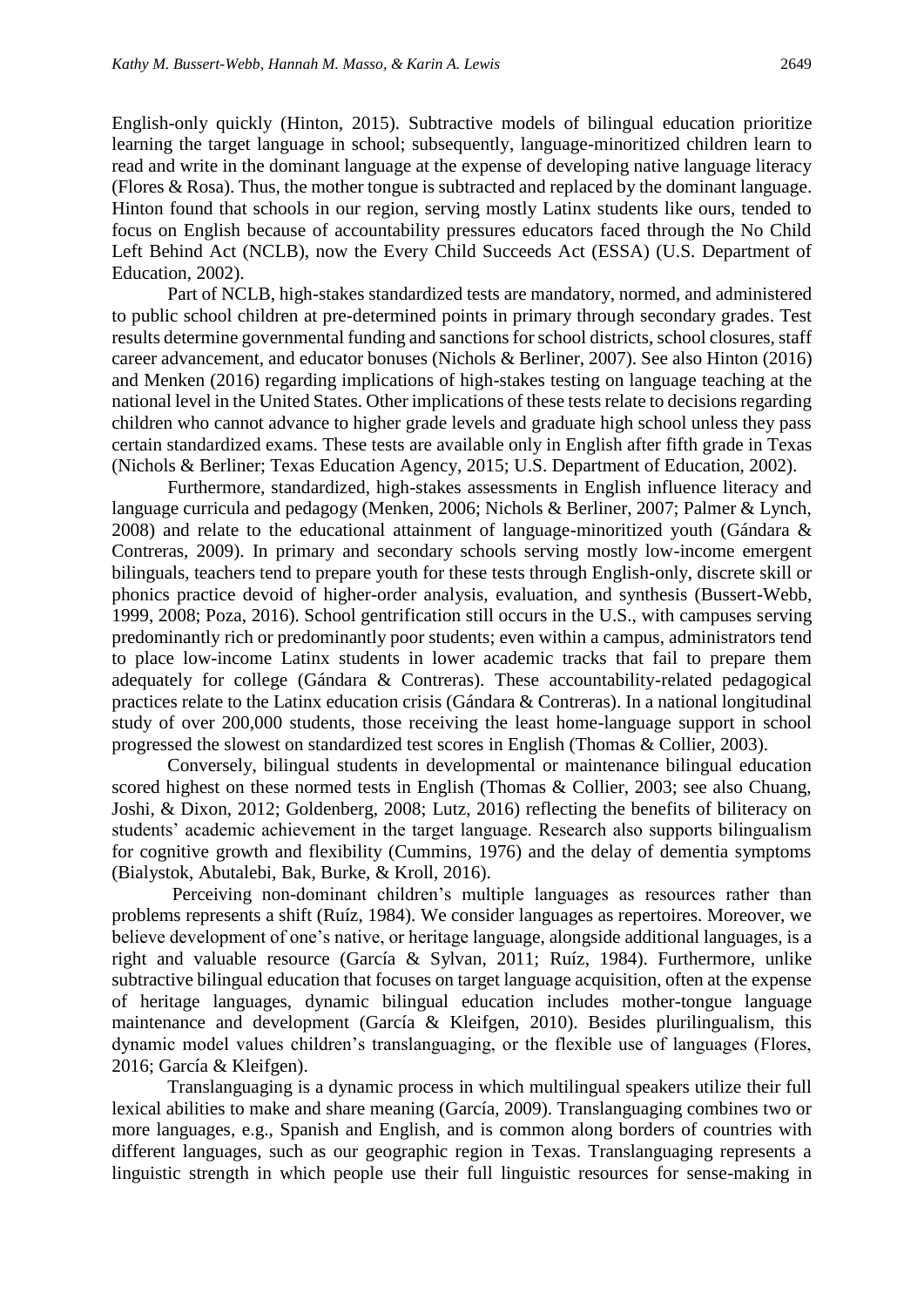reading, writing, speaking, listening, and viewing and representing (García). Indeed, translanguaging disrupts hierarchical language dichotomies and models (García). For example, dynamic bilingual education includes translanguaging and plurilingualism, while the subtractive model focuses on rapid target-language learning and acquisition (García & Kleifgen, 2010).

Translanguaging also signifies socially-constructed, hybrid language practices focused on users and contexts (Ganuza & Hedman, 2017), which bi/polylinguals employ in creative, dynamic ways for sense-making and communicating (García, 2009). Translanguaging (which includes code-switching, translating, and interpreting), employs one's full linguistic resources (García). An example might be reading a book in one language but writing about the book in another language (García). Another example could be combining two languages when speaking or writing.

Besides language and education contexts, the context of our research site and participating children are also important as we introduce our work. In the neighborhood where we conducted our study, 99% of residents are Latinx and 97% speak Spanish (U.S. Census Bureau, 2010). For over 10 years, the first author has conducted language and literacy studies in an after-school tutorial agency in this neighborhood; most respondents reported receiving English-only school instruction and homework (Bussert-Webb & Díaz, 2013; Bussert-Webb, Díaz, & Yanez, 2017). We wondered how these school-related practices played out with these children. Thus, our research questions were, "What are the children's experiences and beliefs regarding Spanish and translanguaging reading and writing? How do tutorial staff and teacher candidates (TCs) help the youth to navigate hegemonic, or dominant, language testing and pedagogical practices?" Studying the experiences and beliefs of language-minoritized Latinx children in the U.S. may provide insight into the simultaneous push to acquire fluency in the dominant language of instruction, English, and the pull of familial values for their cultural and linguistic heritage. These children live within push and pull language tensions; non-dominant youth negotiate these competing language forces in and out of school (Smith & Murillo, 2012).

#### **Conceptual Framework**

We used heteroglossia (multiple languages) as a conceptual framework for all aspects of this study, because heteroglossia signifies the embracing of variations of languages and voices. Additionally, bilingualism is about heteroglossic language use (García & Kleifgen, 2010). Bakhtin, a Russian literary scholar, coined heteroglossia and centripetal and centrifugal forces in *Discourse in the Novel*, which became part of a book edited by Holquist (1996). Bakhtin applied physics ideas to language to describe two simultaneous forces at work. Centripetal forces push language to the center and make it official, unifying, and regulatory, while centrifugal forces repel this unification of language. According to Bakhtin, this constant flux in language is natural,

Unitary language constitutes the theoretical expression of the historical processes of linguistic unification and centralization, an expression of the forces of language. A unitary language is not something given [*dan*] but is always in essence posited [*zadan*] and at every moment of its linguistic life, it is opposed to the realities of heteroglossia. But at the same time, it makes its real presence felt as a force for overcoming this heteroglossia, imposing specific limits to it, guaranteeing a certain maximum of mutual understanding and crystalizing into a real, although still relative, unity – the unity of the reining conversational (everyday) and literary language, "correct language." (Holquist, 1996, p. 270, original emphasis)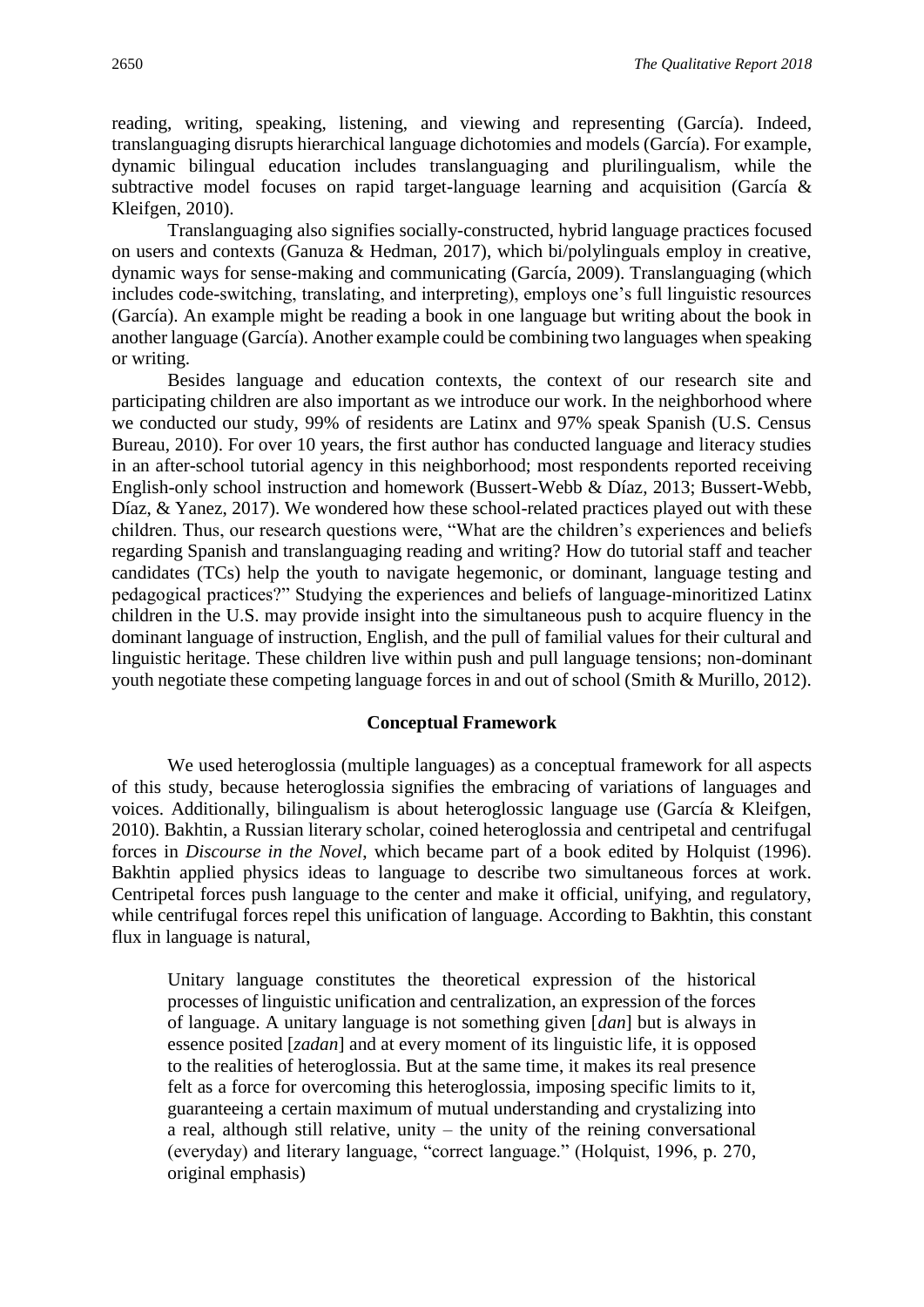For Bakhtin, heteroglossia represents the space where competing discourses counter monoglossia, or one language. This conflict prevails in issues related to monoglossic language education policies and standards (García & Torres-Guevara, 2010). Heteroglossia relates to disequilibrium, as centrifugal (fleeing) and centripetal (centralizing) forces compete against each other (Holquist, 1996). According to Bakhtin, discourse (written or spoken communication) exists in hierarchical interactions related to power. Negotiations and conflicts exist between dominant language (standard English) and less-privileged language, for example, Spanish spoken by recent U.S. immigrants who may struggle financially (Holquist). These competing languages overlap as heteroglossic tensions in socio-historic contexts. For instance, a monolingual English teacher may enact an English-only policy in his classroom and may punish Spanish-dominant teens for speaking Spanish, but the youth, resentful, may whisper criticisms about the teacher in Spanish.

We imagine schools and governments that focus on English to be centripetal, unifying forces, while centrifugal forces could operate in neighborhood tutorial centers, with staff and teacher candidates who attempt to teach children Spanish literacy. Thus, centrifugal forces resist centering or centripetal forces; this tension relates to power and language use (Holquist, 1996). Translanguaging is part of this push and pull. If centralizing language tendencies exist that marginalize languages, then decentralizing practices can also exist as resistance, overt or covert.

With English privileged for school instruction and Spanish and translanguaging for homes and neighborhoods, children and families may feel torn. Yet, many transnational people, who live between two worlds regarding practices, may find it difficult to leave their cultures and languages outside of school. If educators do not recognize children's ways of communicating and their rich socio-political and linguistic practices, children may feel disempowered and might not participate in classroom activities (Williamson & Hedges, 2017). Anzaldúa (2007), who grew up in the same region where we conducted our research, discussed how border residents live in flux, especially linguistically. Deciding which language to use can cause discord because one may be comfortable translanguaging with siblings and friends at home, but embarrassed to do so in classroom settings, due to official language policies and U.S. socio-political contexts that privilege English (Flores & Rosa, 2015).

Translanguaging relates to Bakhtin's concept of heteroglossia because people adopt and contest normative language beliefs and practices, such as bracketing (García, 2009). Bracketing, related to linguistic purism, attempts to segment languages in time and space, even in dual language classrooms that separate and alternate home- and target-language instruction, e.g., English one day and Spanish the next or English in one classroom and Spanish in the other (Velasco & García, 2014). Bracketing treats languages as "bounded autonomous systems" so that a pure or unified language is the goal (García & Kleifgen, 2010, p. 58). In contrast to bracketing or language purism, we acknowledge translanguaging as a strength one can leverage when developing literacy in two languages or more. We also perceive borderland sites to be ideal places to study children's language experiences and beliefs.

#### **Methodology**

This section describes our borderland site, our positionality as researchers and authors, participants, procedures, data sources, and analysis.

**Site**

Our research site was a faith-based tutorial agency, *Fuerza* (Strength), where the children voluntarily attended for homework help after school (all names are pseudonyms).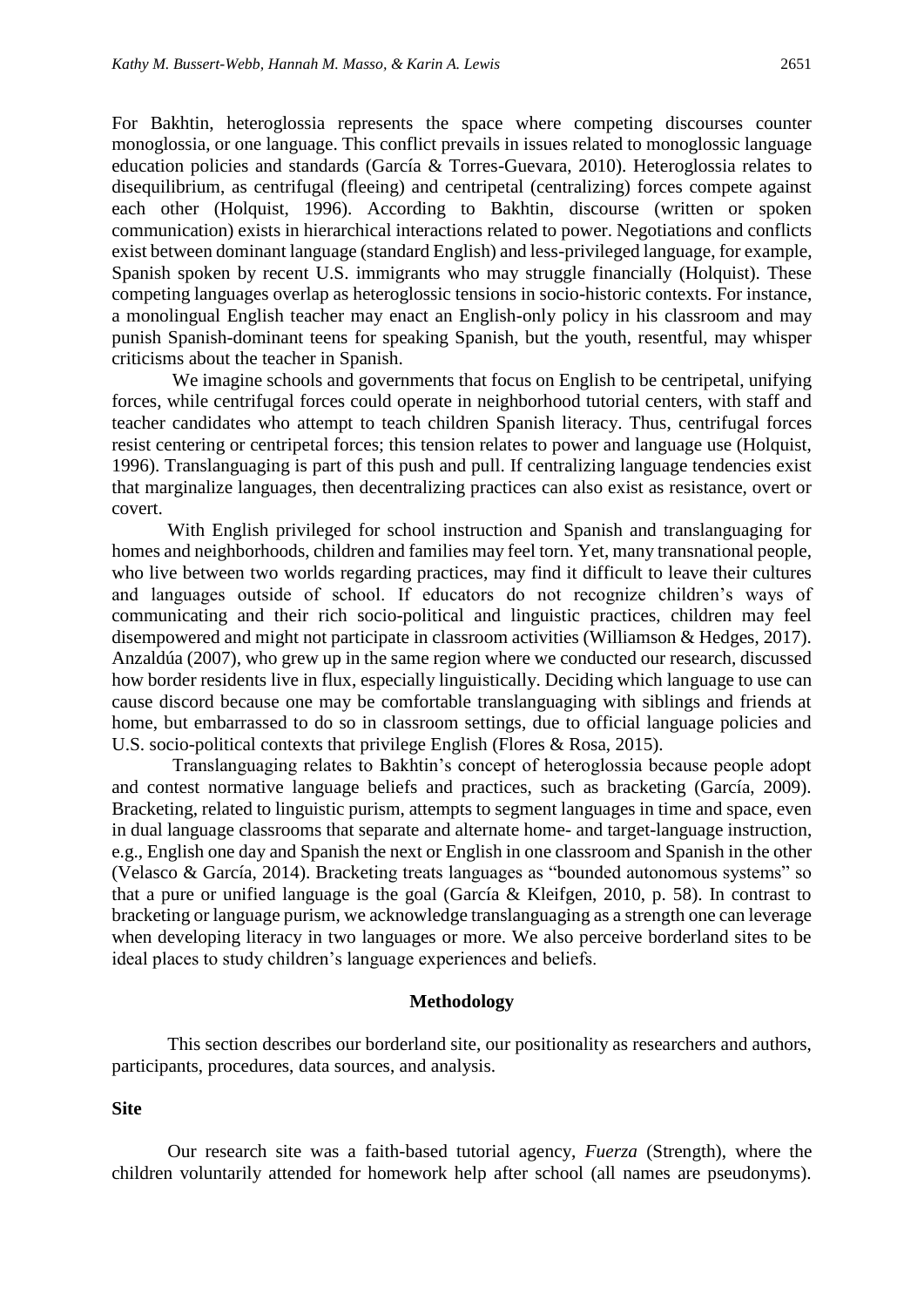*Fuerza* functions along the U.S./Mexico border in a South Texas colonia. A colonia is an unannexed neighborhood without basic services and standard housing (Texas Attorney General, n.d.). Although most of our research site does have paved roads now and some homes would meet housing codes, the city surrounding our research site refuses to incorporate this colonia. Additionally, the adult residents' college graduation rate in this colonia is 1.3%, compared to the surrounding city's 16% (Bussert-Webb, 2015). With 54% of residents below the poverty line, this colonia is the poorest U.S. neighborhood; children represent about 40% of this colonia's residents (U.S. Census Bureau, 2010). Our research site shares challenges and strengths with other Southwestern colonias; challenges include marginalization from the surrounding cities and counties, but strengths include shared language (Spanish) and neighborhood unity (Bussert-Webb et al., 2017; Donelson & Esparza, 2016).

The first author has offered a service-learning summer class, Literacy Methods, which has taken place at *Fuerza* since 2006. Service-learning is a social justice pedagogical strategy in which TCs provide a service that benefits community members and TCs; the community receives help and TCs extend and reflect on course content and societal inequities (Boyle Baise & McIntyre, 2008). Through service-learning courses, TCs apply the concepts and methods they learn in the course while supporting the children's literacy development, as the TCs provide tutoring and lesson plans for the children. Engaging with the children within a tutorial center in the community offers an opportunity for TCs to see and explore community strengths and challenges in learning contexts outside of the formal academic setting of the schools, yet not within the children's homes. These informal settings (community centers for children) are not quite school, not quite home, and thus situate TCs and children to collaborate on projects that explore their experiences and tap into their academic and community strengths, such as through art (Gannon, 2010) to learn and express their knowledge. These community-based educational centers represent a liminal or third space (Bhabha, 1994). Translanguaging is also an example of third space because this interlanguage is on the boundary of two or more languages. During the co-authors' service-learning courses/programs, TCs tutor and teach children and assist them with homework. Additionally, TCs helped youth create a trilingual newsletter. For the newsletter, each child wrote an article on a topic of their choice in Spanish, then in English, and then in translanguaging.

#### **Authors' Positionalities**

We realize we are subjective research tools and part of the phenomenon we chose to study (Creswell, 2007). Therefore, we endeavored to acknowledge our roles, biases, influences, and the possible perceived power differentials of our professor status, and we realize participants' interactions with us remained inherently cross-cultural. Co-authors Bussert-Webb and Lewis are Anglos. Although Spanish is not our home language, we are polylingual. Bussert-Webb is bilingual and biliterate in Spanish and English. Ms. Masso, our research assistant and second author, is Latinx and speaks Spanish as a home language; she hails from the region and surrounding community where we conducted the study. Her insider-outsider perspective informed our study in meaningful ways as she provided a local cultural perspective.

Additionally, Author 1 (1999) has experience teaching remedial reading in the local school district and first-hand experience in high-stakes testing as a high school teacher. Her daughter also participated in dual language, or maintenance bilingual education, in this school district from grades first through fifth, also with test-preparation pressures. As university professors, Authors 1 and 3 have also taught local teachers and administrators who experienced high-stakes testing and accountability pressures. To mitigate our pre-conceived notions and biases, we were careful to involve Author 2 throughout the data analysis process and we ensured we included her interpretations.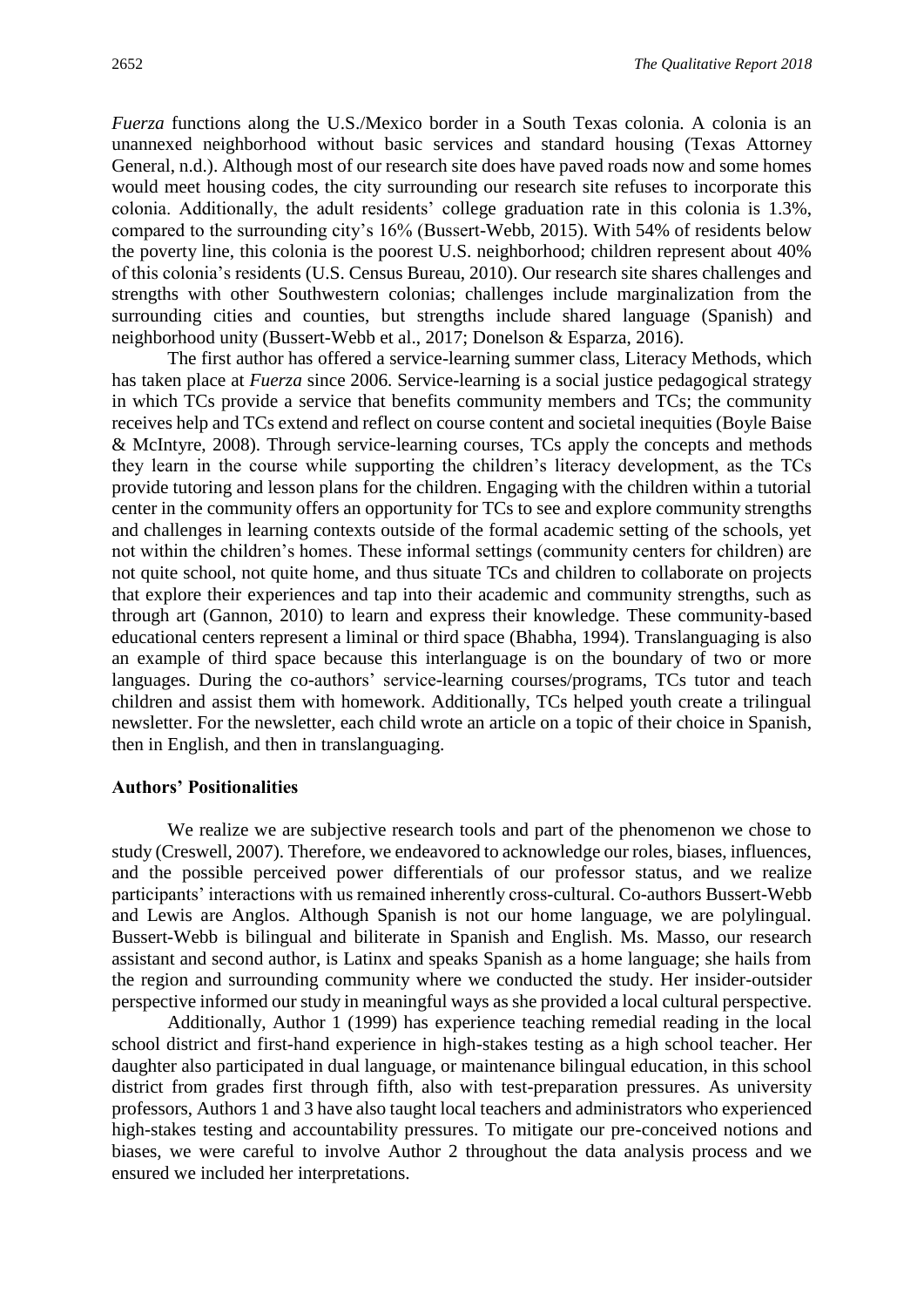As subjective beings, we acknowledge our passion for our research site. For example, an important subjectivity relates to Bussert-Webb's long-term relationship with the tutorial center, as she has offered service-learning classes at *Fuerza* for over 10 years. Author 1's academic expertise in bilingual literacy studies and collaboration with *Fuerza* informed our study. The language and cultural discrimination Author 2 felt when she and her family lived in rural Illinois (a U.S. Midwestern state) for a few years also informed our study. However, Author 3 relocated to teach at our university without any ties to the community or the region. Her transplanted outsider perspective also informed our study, as well as her academic background in cognition and learning and research interests in identity and diversity. Author 3 has also taught service-learning courses that supported *Fuerza* children. We remained cognizant of our research and interpretative stances, including our intimate, advocacy-based ontological relationship with *Fuerza* children, parents, and staff (Atkinson, Coffey, & Delamont, 2003; Cherland & Harper, 2006). An important aspect of this advocacy relates to affirming children's languaging practices and our beliefs that language is about making and sharing meaning.

#### **Participants**

Participants included 19 Latinx children, 8 parents, *Fuerza*'s 2 female staff members, and the first author's literacy methods undergraduate teacher candidates (TCs) (12 females and 3 males). All parents and children lived in the colonia, as did *Fuerza's* tutorial coordinator. The assistant coordinator, TCs, and researchers lived nearby. All study participants were Latinx who spoke Spanish as a home language.

Since the children are the focus of this article, we describe them more in depth. Most of the children have participated in bilingual education but reported learning little or no Spanish reading and writing in school; we verified the youth's reports with the children's parents, *Fuerza* staff, and TCs. The children, ages six to 13, were enrolled in grades first through eighth. Twelve females and seven males participated; 17 children attended public schools and two children (sisters) attended a charter school. Only one participating child reported prior school attendance in Mexico; because of U.S. immigration and legal issues, we only noted previous residence when participants mentioned it. Although most children in this colonia were born in the U.S., some of their family members may lack official U.S. documentation. Immigration raids have transpired in this colonia.

#### **Procedures and Data Sources**

Data gathering took place from 3:30 to 9:00 pm, four days a week (Monday through Thursday), in May and June of 2017. TC and child tutorial sessions occurred 3:30 to 5:45 pm at *Fuerza*; Author 1 and *Fuerza* staff supervised all child and TC tutorials. After children and staff left, Author 1 taught her literacy methods course to TCs from 6:00 to 9:00 pm at *Fuerza*.

Recruitment of study participants and all data gathering, analysis, storage, and reporting adhered to the university Institutional Review Board (IRB) approved protocols. We obtained parental informed consent and child assent, and *Fuerza* staff and TCs informed consent before we collected any data. All recruitment and consent forms and questionnaires were in both Spanish and English. Participation was voluntary, and respondents chose their own pseudonyms.

The co-authors took turns each afternoon interviewing children one-on-one at *Fuerza* in an office adjacent to the tutoring space. Since our research assistant is a local Latinx who speaks Spanish as a heritage language, we wanted her to conduct most of the interviews with the children (63%) to ensure children would be able to interview in the language they felt most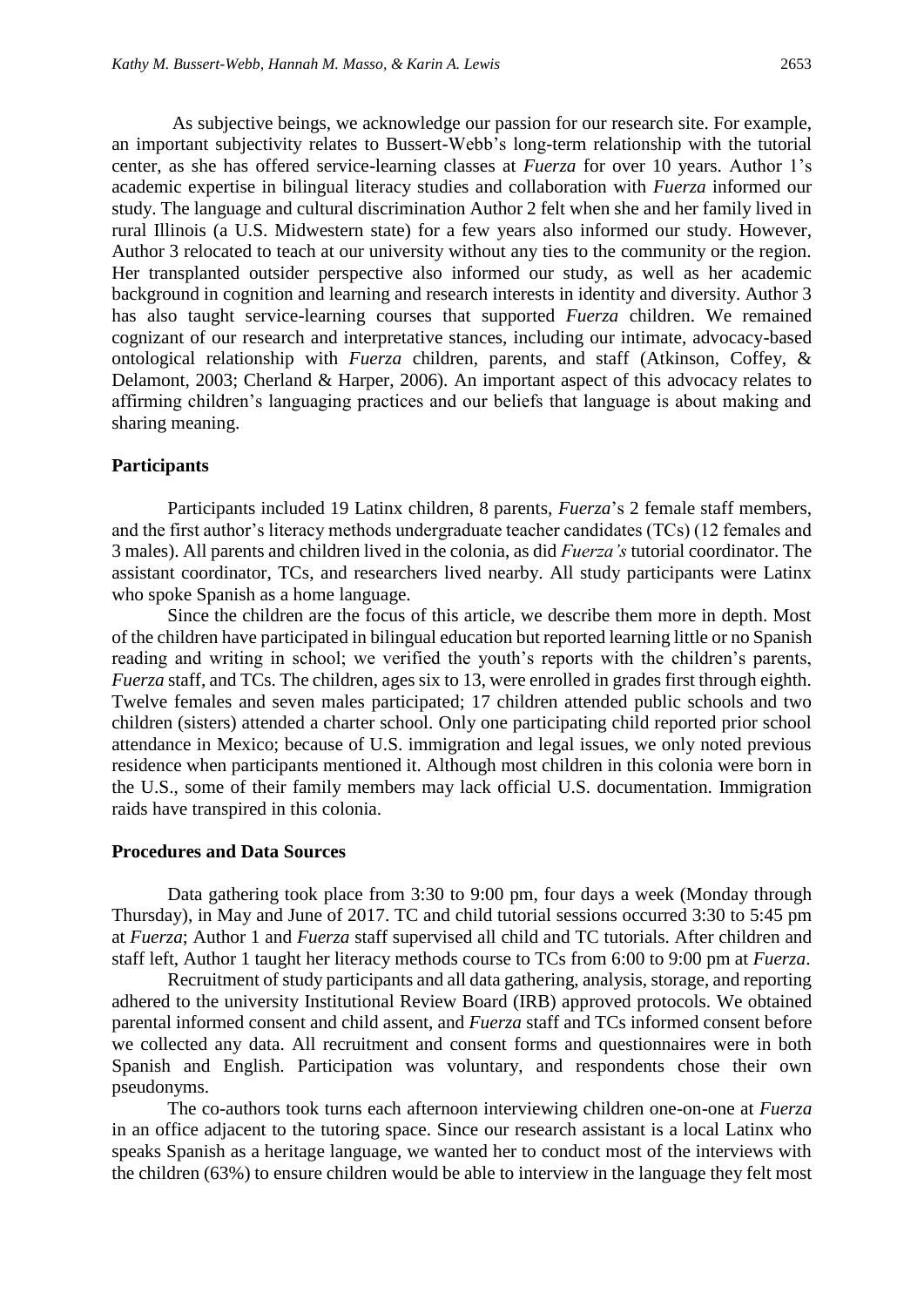comfortable using. Interestingly, all children chose to interview in English, regardless of the researcher interviewing them. Author 1 recorded and transcribed the TC focus group that took place during the last class session. During interviews and the focus group, the co-authors typed verbal response notes. At each interview's conclusion, we read the initial transcript to the respondent and asked for changes and confirmation of accuracy as member-checking. Each coauthor listened to the recordings independently to confirm and refine transcription accuracy. For example, for transcription done by Authors 2 and 3, Author 1 provided validation of transcription accuracy. TCs provided focus group transcript feedback and continued clarifications via email. For peer debriefing, the co-authors conversed with each other, *Fuerza* staff, and a Latinx colleague who previously conducted research at *Fuerza*.

We paired each TC with one to two children to work with during the summer program. Author 1's internal grant paid for 20 iPads, which children and TCs shared daily. TCs helped children with homework first, then used iPads for strengths-based lessons they had learned in the literacy methods class. TCs engaged in translanguaging with children through conversations, Google translate, changing iPad settings to English and Spanish, and using the microphone and Notes App (unfortunately, we could not find many children's books online that had translations and other translanguaging examples). TCs facilitated children's writing of newsletter articles about each child's passion in Spanish, English, and purposeful written translanguaging. We wanted TCs to apply the literacy methods they learned in class, and we wanted children to embrace Spanish and translanguaging as learning and literacy tools. Following Lotherington (2017), children were encouraged to write in Spanish because, "the languages children import into the country (and classroom) constitute an asset in our global era, not a problem, and they should be creatively incorporated in classroom multimodal literacy practices" (p. 6).

Co-authors 1 and 3 kept detailed field notes through participant observations; we focused on the children's language experiences and beliefs and any push and pull forces that might influence those beliefs, e.g., the language of homework and TC and child conversations about language. Child data sources included learning logs; interviews reflecting language experiences and beliefs in and out of school; a rapport-building questionnaire regarding experiences and beliefs; and hobby essays in Spanish and English and newsletter articles in Spanish, English, and translanguaging.

Parental data sources included a questionnaire assessing home experience with language. In addition, *Fuerza* staff participated in a questionnaire. TC sources included rapportbuilding reflective essays, daily learning logs, and an audio recorded and transcribed focus group conducted at the conclusion of the research. Table 1 illustrates our data sources.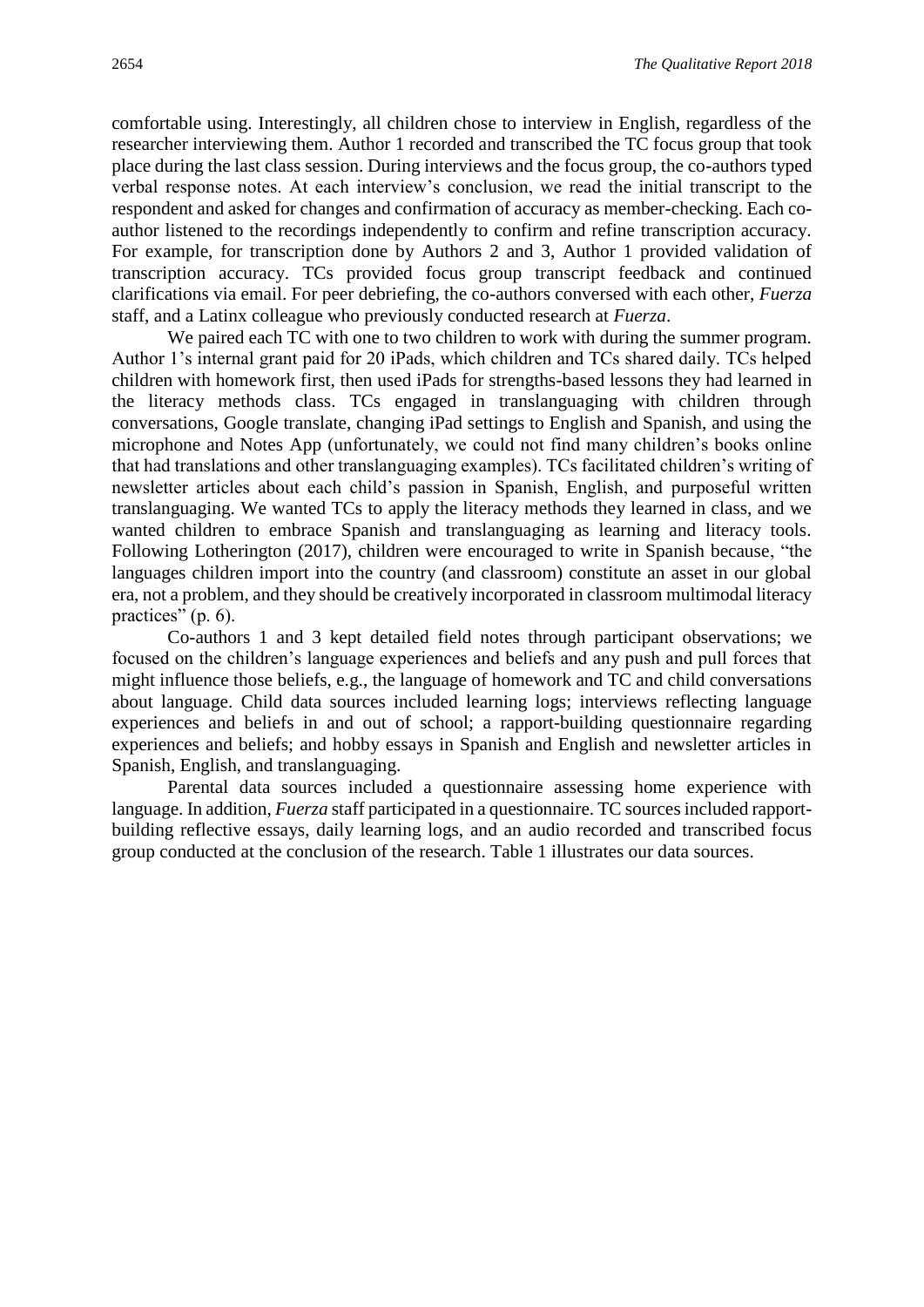## Table 1 *Data Sources and Procedures*

| Parti-<br>cipant | <b>Source</b>                        | <b>Duration</b><br>-minutes | <b>Description and Sample Questions</b>                                                                                                                                                                                                                                                                                                                                                                                                                                                                                                                                                                                                                    |
|------------------|--------------------------------------|-----------------------------|------------------------------------------------------------------------------------------------------------------------------------------------------------------------------------------------------------------------------------------------------------------------------------------------------------------------------------------------------------------------------------------------------------------------------------------------------------------------------------------------------------------------------------------------------------------------------------------------------------------------------------------------------------|
| Child            | Daily learning<br>logs               | $5-10$                      | The English version of the prompt was, "What did you learn? Why<br>was it important?" Children typed or used the ShowMe App to hand-<br>write daily logs, included screen-shots or photos, and Airdropped<br>these things to Author 1 daily.                                                                                                                                                                                                                                                                                                                                                                                                               |
| Child            | Interview                            | $20 - 30$                   | Semi-structured, recorded, and transcribed interview with 7<br>demographic questions and 14 main questions. We re-phrased<br>questions if children were confused. We asked follow-up questions if<br>a response intrigued us. We practiced interviewing each other and<br>changed questions and prompts during this process to improve the<br>instrument before we interviewed the children.<br>Sample questions included, "What did you learn about Spanish<br>reading or writing from this program?" and "How do you feel about<br>translanguaging (mixing Spanish and English) when you write?" The<br>interview was in the child's preferred language. |
| Child            | Rapport<br>building<br>questionnaire | 30-45                       | 15-question rapport building activity, completed by the child's tutor<br>and the child on day one of the tutoring program. Each TC introduced<br>her/himself and discussed their own families and majors. The TCs<br>used a hard copy to ask oral questions and to jot down child<br>responses. Sample questions included, "What have been your<br>schooling experiences in Spanish (bilingual education)?" and "How<br>many years did you learn to read and write Spanish in school?" Each<br>child's tutor wrote as the child spoke for automatic transcription. The<br>activity was in the child's preferred language.                                  |
| Child            | Hobby essays                         | 15-20                       | Children hand-wrote an essay unassisted in English and then an essay<br>in Spanish based on this prompt, "Write 20-30 words  about your<br>favorite thing to do."                                                                                                                                                                                                                                                                                                                                                                                                                                                                                          |
| Child            | Newsletter<br>articles               | 300-360                     | Each child wrote an article in Spanish, then English, and then<br>translanguaging based on the child's interests. TCs assisted in<br>planning and drafting, but were not to alter the children's words.<br>Author 1 told TCs to focus on higher-order concerns, e.g., voice,<br>content, and organization.                                                                                                                                                                                                                                                                                                                                                 |
| Parent           | Parent<br>program<br>questionnaire   | $5 - 20$                    | Six demographic questions (close-ended) and seven main questions<br>(open-ended). A sample questions was, "¿Cuáles cosas ha aprendido<br>su hijo/a acerca del inglés o español en este programa de<br>[ <i>universidad</i> ]?" (What did your child learn from this [university]<br>project about English or Spanish literacy?) Parents hand-wrote their<br>responses outside of the tutorial center.                                                                                                                                                                                                                                                      |
| Fuerza<br>Staff  | Staff program<br>questionnaire       | 15-20                       | Seven open-ended questions. A sample question was: "What could<br>school teachers do to help the tutorial children to read and write well<br>in Spanish?"                                                                                                                                                                                                                                                                                                                                                                                                                                                                                                  |
| TC               | Rapport<br>building<br>reflection    | 60                          | One written TC reflection. After TCs recorded children's answers to<br>questions on a hard copy of the questionnaire, TCs answered<br>reflective questions, including, "Write a one-paragraph interpretation<br>of how your conversation went. What insights did you gain about the<br>child, teaching your child in your content area, and the child's<br>Spanish and English experiences?"                                                                                                                                                                                                                                                               |
| TC               | Daily learning<br>logs               | $5 - 10$                    | Two daily questions each day of our program. The prompt was:<br>"What did you learn? Why was it important?" Children typed or used<br>the ShowMe App to hand-write daily logs, included screen-shots or<br>photos, and Airdropped these things to Author 1 daily.                                                                                                                                                                                                                                                                                                                                                                                          |
| TC               | Focus group                          | 30                          | Nine open-ended questions. Sample questions asked were: "Can you<br>speak about translanguaging?" and "Can you speak about the<br>newsletter?"                                                                                                                                                                                                                                                                                                                                                                                                                                                                                                             |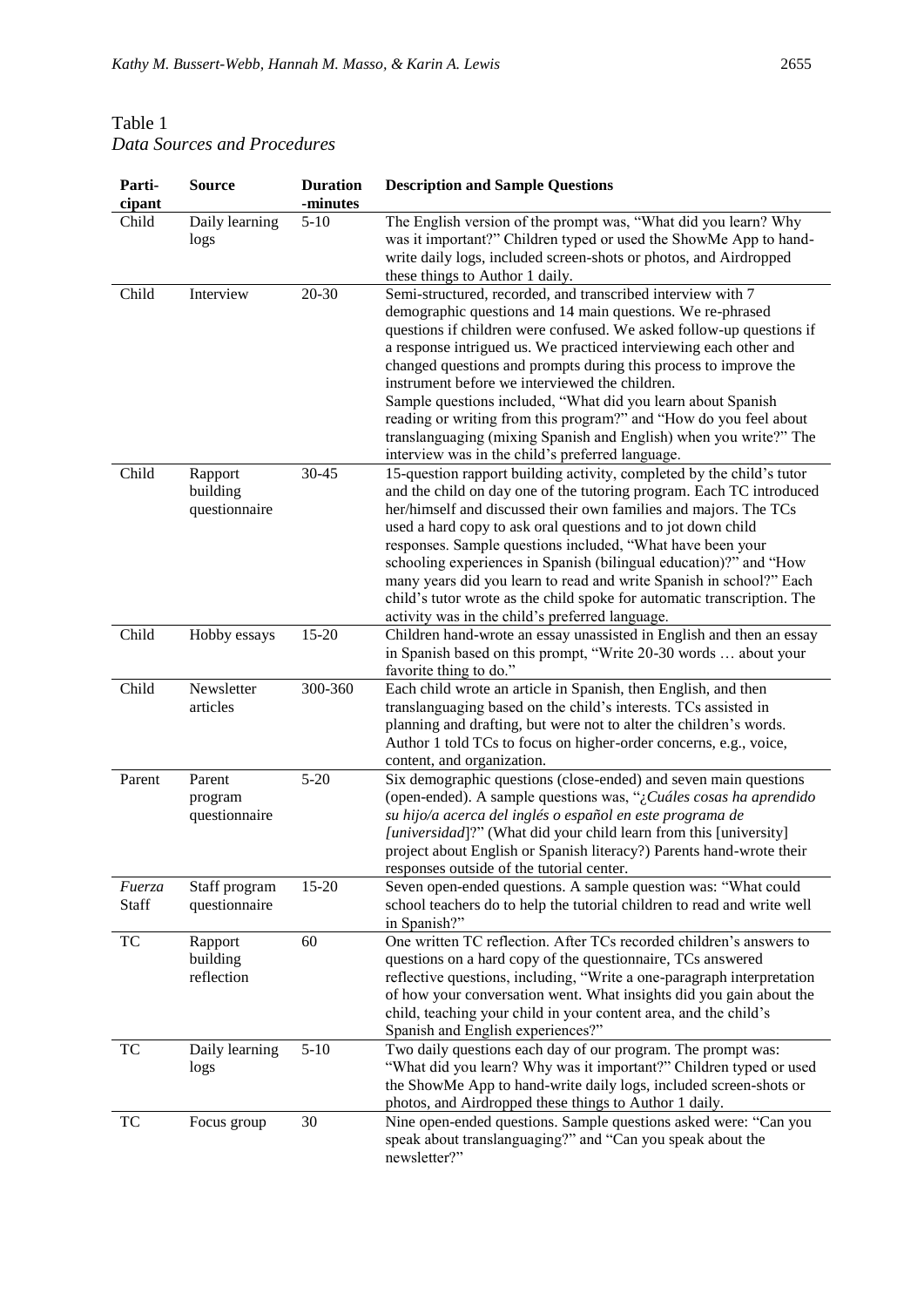#### **Data Analysis**

Because we tried to gain a deeper level of understanding of Latinx children's experiences and beliefs related to Spanish literacy and translanguaging, we employed qualitative thematic analysis of the narrative data. We examined data holistically, attempting to be "systematic, careful, attentive to detail," yet open to anomaly (Atkinson et al., 2003, p. 192). We included conflicting data, e.g., children who made conflicting statements about translanguaging. We did this because not all children reported the same thing; some liked Spanish literacy, expressed positive Spanish literacy experiences, and wrote Spanish well. By balancing methodological rigor and openness, we attempted to understand and interpret our data vis-à-vis our frameworks and research questions (Atkinson et al., 2003). Thus, we selected key quotes from different data sources and participants to ensure robustness of our findings and help us answer our research questions with integrity.

Data analysis followed an iterative process and constant conversations and writing. All of our data were narrative in nature, for example, words, not numbers. First, we individually read through all data and jotted down notes. Recursive reading focused on identifying instances of centrifugal and centripetal forces. Next, we discussed and verified each other's selected illustrative stretches of narrative as representative. We coded data and attempted to synthesize and interpret centripetal and centrifugal language instances related to the youth's experiences and beliefs (Atkinson et al., 2003). Recurring patterns emerged within and across data sources and we grouped narrative excerpts to exemplify themes. We then organized by major themes and sub-themes. Two initial themes that emerged included children's experiences with language bracketing (separation of English and Spanish), yet after further analysis we realized this language segmentation (e.g., English as the language of instruction in school and Spanish only for use at home or outside of school) related to a larger theme of centripetal or centralizing language forces.

We strove to achieve four aspects of trustworthiness put forth by Lincoln and Guba (1985). We established transferability by reading manuscripts continuously from diverse perspectives throughout data collection and analysis, e.g., sociocultural (García, 2009) and postcolonial (Anzaldúa, 2007; Flores & Rosa, 2015). For credibility, we each read data individually and identified initial themes and then we met to discuss emerging themes and to determine representative quotes. Regarding dependability, we kept detailed logs of our processes and sources. Additionally, each researcher kept notes on her own process and perspectives. For confirmability, we engaged in member-checking by asking TCs to read the focus group transcription and to provide feedback. Additionally, we typed children's responses as they spoke and read aloud what we typed at the end of each interview and asked the children to change, delete, or add information for accuracy. Co-authors 1 and 3 also checked the transcriptions from the audio-recordings and engaged in peer debriefing*.* 

Last, the co-authors connected findings with extant literature (Lincoln & Guba, 1985), such as García's and Mason's (2009) historical contextualization behind U.S. language policies and environments and García's (2014) discussion of plurilingualism, the concept of different language acquisition and practices. García's concept of transglossia, or functional interrelatedness of dynamic uses of languages, resonated with and aligned with our Bakhtinian language theories and our interpretation of findings. García and her colleagues have studied similar populations and topics and have applied Bakhtin's language discussions to their work (García, 2009, 2014; García & Kleifgen, 2010; García & Mason, 2009; García & Sylvan, 2011; García, & Torres-Guevara, 2010; Velasco & García, 2014).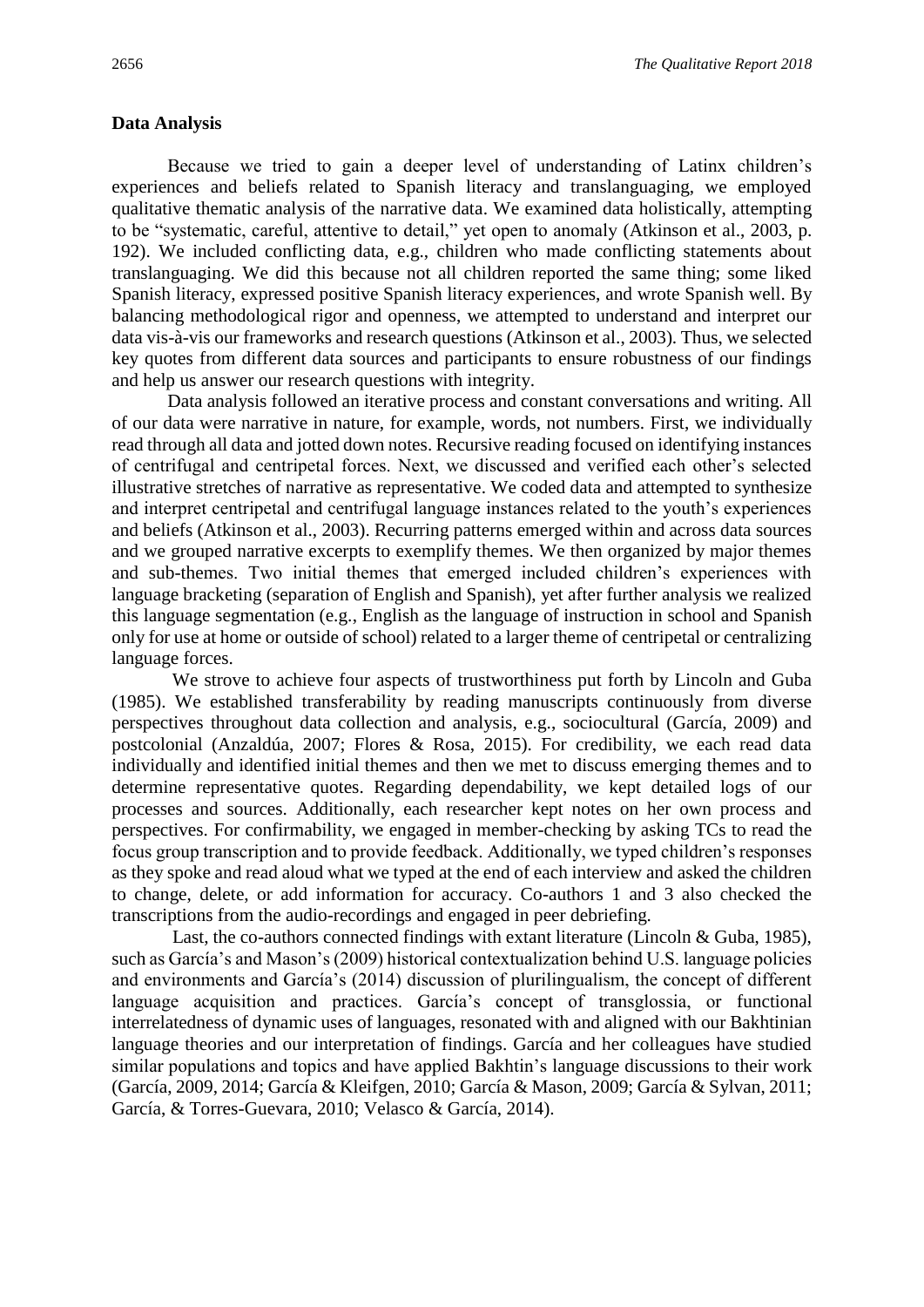#### **Findings**

Based on emerging themes from data analysis, our key findings reflect the children's Spanish and translanguaging experiences related to school and negative Spanish and translanguaging beliefs overall; however, some children reported liking Spanish and translanguaging. These experiences and beliefs appeared centripetal and aligned to the U.S. milieu that privileges English. Conversely, we found that the tutorial staff and TCs helped the children to push back on and resist negative associations with Spanish and translanguaging. The latter appeared to be a centrifugal phenomenon that resisted closure (Holquist, 1996). Although being asked to be monolingual in school and then polylingual at *Fuerza* might cause conflict within a child, we did not find any instances in our data that this push back from TCs and *Fuerza* staff put pressure on the children. In some cases, the children reported enjoying the opportunity to write in Spanish and to translanguage in their newsletter articles.

#### **Centripetal Forces**

**Spanish Experiences and Beliefs.** The children reported the centralizing role of English in school and for school-related homework. Most mentioned that their teachers told them to forget about Spanish, which represents centripetal forces that attempt to make people homogenous in U.S. society. During the focus group discussion, TCs shared that their tutees reported being forbidden to use Spanish in school, even for bilingual education classes. Diamond, age 10, described her experience in this type of bilingual education by saying "Bilingual classes are a waste of time." Diamond stated she received no Spanish reading or writing instruction in bilingual education; her teachers did not speak in Spanish and they prohibited Spanish speaking. Most child participants echoed these experiences, although most were officially in bilingual education. Diamond also associated school with test preparation. She said, "Here [at *Fuerza*] you get to do fun stuff. Here we don't do tests, like the STAAR." Several participants mentioned testing and English when asked during interviews to describe their school experiences. We saw no homework or homework instructions from school in Spanish, not even for our first-grade participants. See also Bussert-Webb and Díaz (2013) and Bussert-Webb et al. (2017) for similar results in the colonia.

Hinton (2016) found that even though local school districts (and others in the U.S.) stated they offered bilingual programs, their actual practices were English-only. Thus, Hinton stated that districts should call bilingual education in name only what it actually is, monolingual education. With public schools' monolingual legislative policy and the U.S. English push, even children in bilingual education in the U.S./Mexico borderlands receive mostly English instruction (Hinton, 2015, 2016). Texas elementary school teachers faced so much pressure to prepare Latinx children for high-stakes accountability tests administered in English that they chose to teach bilingual classes in English only (Palmer & Lynch, 2008).

English-only curricula in schools serving predominantly low-income emergent bilinguals create a twofold setback. Not only do these youth lack the linguistic right of homelanguage instruction (UNESCO, 2003), they lack authentic, challenging, inquiry-based curriculum (Bussert-Webb, 1999, 2008; Bussert-Webb & Díaz, 2013; Bussert-Webb et al., 2017). Poza's (2016) Latinx participant resisted the centripetal push of discrete-skills Englishonly curriculum. When she was supposed to attend an English pull-out program (*Language!)*  during school, she said she did not want to attend because it was worthless, "But it's so boooring. *No aprendemos na-da*! *Puro* [pure] spelling and grammar!' [We don't learn anything!]" (p. 28). Much English-only code-based instruction for emergent bilinguals relates to Englishfocused, high-stakes standardized accountability testing (Kibler, Heny, & Andrei, 2016; Poza).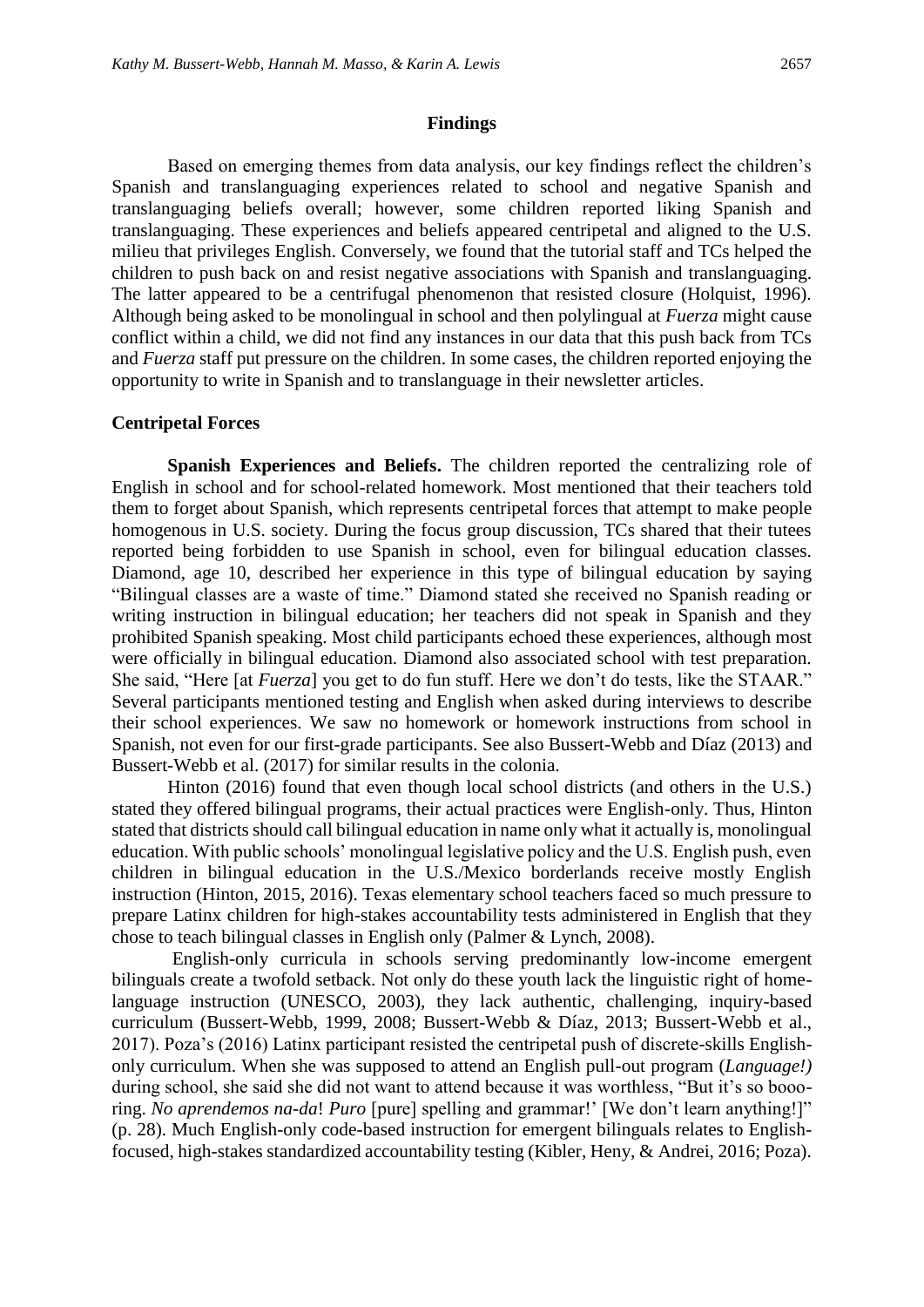Schooling put into motion centripetal forces through these mandated assessments and ensuing curricula.

We also found that most children showed dislike and uneasiness regarding Spanish literacy; some disliked speaking Spanish and felt uncomfortable speaking it. Because of their reported bracketing experiences, or language-segmentation, some children expressed discomfort in communicating in Spanish outside of their homes. The tutor of Supergirl (age six) reported: "She told me that her teacher does not allow Spanish speaking." Internalized monoglossic, unified language forces may contribute to children's experiences with discomfort. Although TCs encouraged the youth to use Spanish, some youth hesitated and stated Spanish was for home. A TC wrote about Sophia, "My student is more comfortable with writing and talking in English." We believe this is because the children had little Spanish writing instruction at school. JoJo, 9-years-old, stated, "About Spanish I knew it would be hard because I never write with it."

As per Author 1's field notes, *Fuerza's* coordinator, who grew up in the colonia and promoted Spanish*,* verified, "One of our students came into our program two years ago not knowing any English. Now, she can't speak any Spanish. She only knows English." Several of the children characterized Spanish reading and writing as "difficult" and "hard." Most children complained about writing in Spanish and wrote very little for their hobby essays; two children reported inability and left their essays blank. Supergirl only wrote "*Ola mama*" (Hi mom). Questionnaires showed that 84% of the children reported disliking Spanish reading and writing. Frozen, age 13, stated on several occasions she "hated" Spanish, even though her Spanishdominant grandparents lived with her and her family. Frozen's mother, like most parents of child participants, reported stopping Spanish literacy instruction when her child entered public schools.

However, some children did report positive experiences with Spanish reading and writing in school and about 16% reported liking both. One participant, Elizabeth, 11, had attended kindergarten in Mexico and said she learned how to read and write in Spanish during that time. When Author 1 invited Elizabeth to write in Spanish for her hobby (or interest) essay, Elizabeth smiled and said, "Great, I love to write in Spanish. Additionally, Messi, seven, who created his pseudonym after a soccer player from Spain, said he learned to read and write in Spanish in his bilingual education classes; Messi expressed liking Spanish reading and writing. Yet, these children's positive regards for Spanish were anomalies.

Public schools serving predominantly low-income, non-dominant students tend to push English-only because of high-stakes tests (Menken, 2016; Poza, 2016). When children from Spanish homes enter schools that promote English only, the children may reject familial languages and internalize schools' English-only centripetal forces and societal factors that marginalize Spanish and Mexicans (Anzaldúa, 2007). Similarly, Smith and Murillo (2012), who studied low-income Latinx families' language and literacy practices, e.g., financial and religious reading and writing in Spanish, found schools did not support Latinx children's written Spanish.

In the present study, parents expressed in the questionnaires the importance of their children communicating in Spanish with adult family members, but no parent in our study stated that their children's learning of Spanish would help their children academically. A few mentioned, however, that knowing Spanish would help their children's job prospects. Yet overwhelmingly, the parents noted that their children's knowledge of English would help the children in school and in their careers. Smith and Murillo (2012) reported similar results. During their home visits and interviews, parents indicated ambivalence about Spanish literacy and were "less inclined to resist English-only instruction or advocate for Spanish instruction in their children's schools" (p. 647). Smith and Murillo connected parental ambivalence about Spanish literacy to school accountability pressures and the socio-political contexts of language.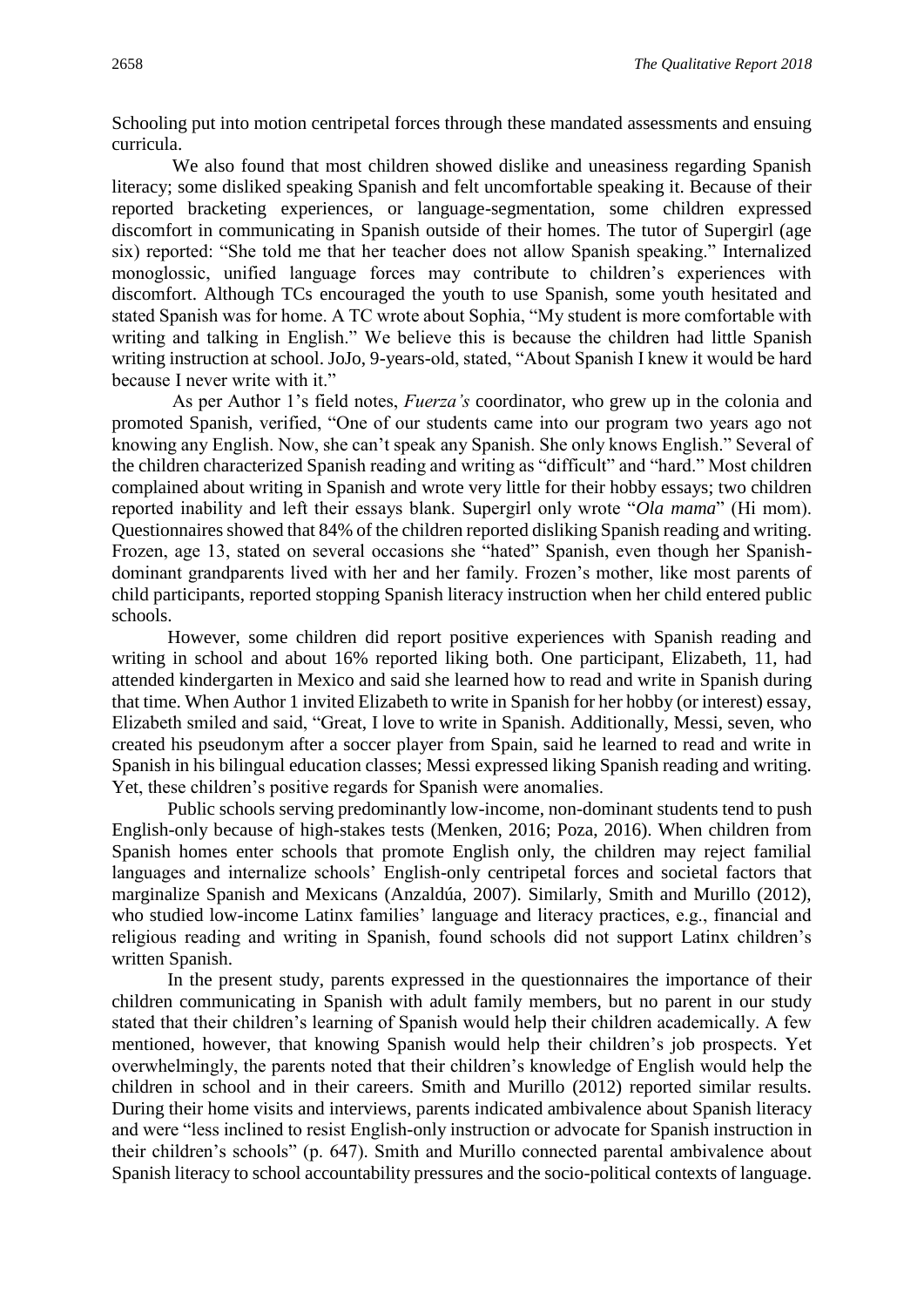"… For generations of border residents, Spanish literacy has been banished from school as early as possible" (Smith & Murillo, p. 637).

Indeed, this language resistance versus acquiescence represents an important issue among marginalized populations. How much can or should they resist the dominant culture, school, and government, given that they could suffer consequences for protesting or objecting? Even if we believe they should stand up to these forces, we must respect the family's assessment that they should "go along" for their own safety and security. Yet, language represents an important aspect of identity. As Anzaldúa (2007) stated, "I am my language" (p. 81).

Because language relates to how one perceives oneself in relationship with others, official language and educational policies and societal forces that marginalize one's home language may cause negative beliefs about cultural identities for language-minoritized youth (Flores & Rosa, 2015). Wong Fillmore (1991) lamented that many youth immigrants in the U.S. learned English quickly, but lost their heritage language in the process, which is troubling because language, family ties, and identity are related (Anzaldúa, 2007). Wong Fillmore's study shows that these centripetal language forces are not new and that they are rooted in societal contexts.

In the present study, TCs mentioned racism associated with linguicism regarding their tutees' schooling reports. See also Anzaldúa (2007) and Flores and Rosa (2015). With 92% of the city's population and 87% of local teachers being Latinx, one would not expect discrimination, yet effects of colonization and racism remain multi-faceted (Anzaldúa, 1990; Bussert-Webb, 2015). "It is a rare peasant who, once 'promoted' to overseer, does not become more of a tyrant towards his former comrades than the owner himself" (Freire, 2000, p. 46). According to Freire, this behavior toward one's own group is because the worker's context and oppression do not change. Similarly, Valenzuela (2008) shared her centripetal experience while a seventh grader in Texas. Connecting her negative language experiences to school and societal factors, Valenzuela stated, "We Mexican Americans and Mexican immigrants were subjected to English-only school policies and practices premised on cultural erasure" (p. 52).

**Translanguaging Experiences and Beliefs.** Similarly, in our study most of the children expressed negative experiences and beliefs regarding translanguaging at school. Although only one child connected translanguaging to testing policies; most stated their teachers told them not to mix languages, which demonstrates a bracketing belief from these educators. When JoJo was asked about translanguaging, she stated "I don't like it because the STAAR [mandated standardized accountability test in Texas] test might not know it." We connect JoJo's translanguaging fear in writing to schools' mandated high-stakes accountability testing in English. High-stakes standardized exams have major consequences for children, families, educators, and schools (Nichols & Berliner, 2007).

Other children reported that their teachers did not allow translanguaging. Moana, 9 years-old, said during an activity involving translanguaging, "My teacher told me not to translanguage in writing." However, after her TC engaged Moana in purposeful translanguaging for the electronic newsletter, Moana said she liked it because it was something new she got to try and that translanguaging helped her to learn. Moana's remark demonstrated that she may not have been encouraged in school to translanguage as a learning strategy.

Similarly, Frozen's tutor explained how bracketing from schools influenced Frozen: "When trying to write using translanguaging, she felt uncomfortable because she was told at school she could only speak one language at a time." This language bracketing for speech appeared to influence Frozen's views of bracketing when writing.

Another child, Blue, age 13, was aware of translanguaging and called it "Spanglish" but his tone conveyed negativity as he also made a sour face. However, in another instance, he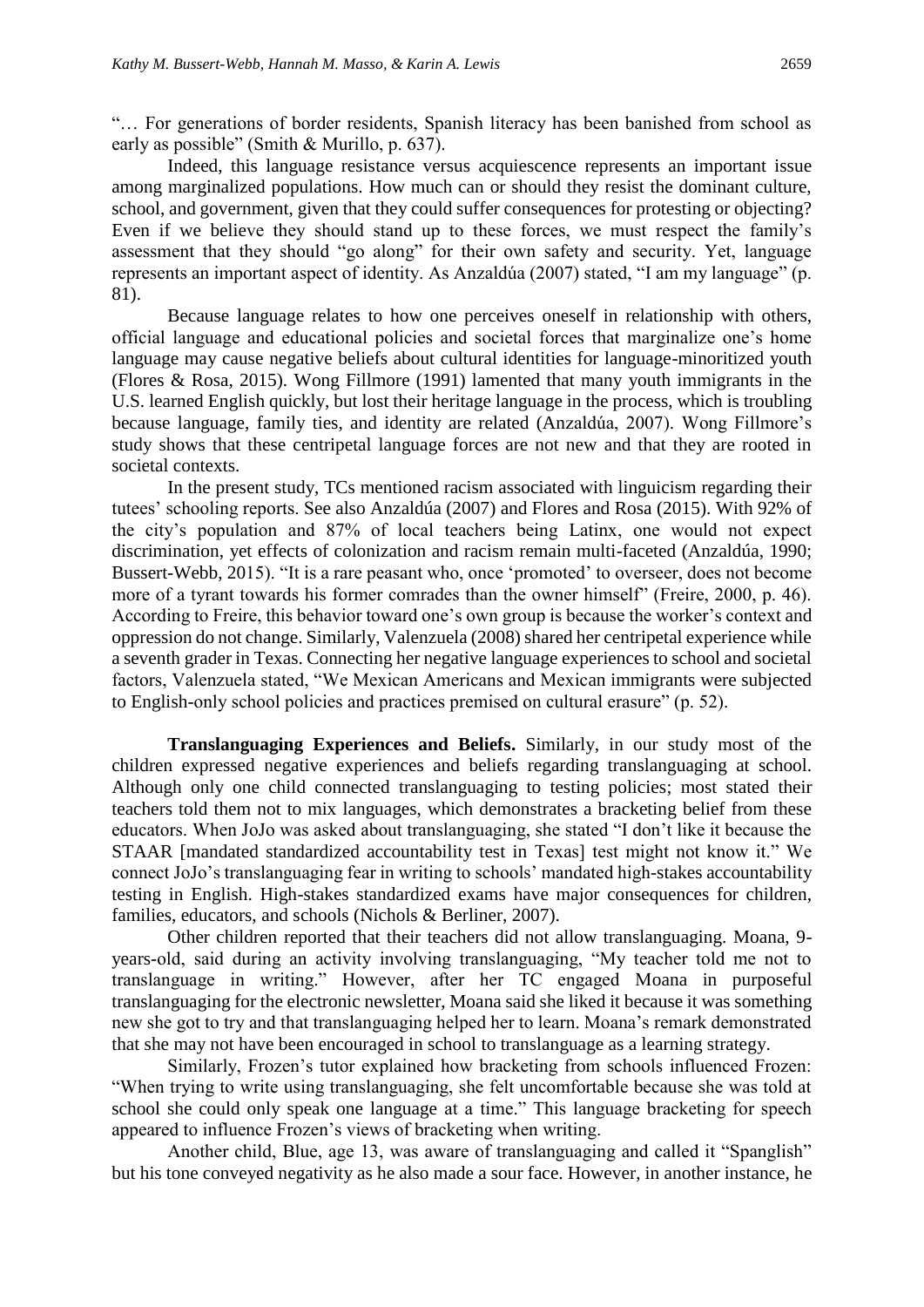expressed liking it and that he grew up with it. This instance illustrates that our results were not clear-cut, as not everyone said the same thing. Even within an individual respondent, our results varied. Yet, most of the children did not report liking translanguaging and their negative statements did not change. When asked about their feelings toward translanguaging during interviews, some children said, "I don't really like mixing it. Because sometimes I get confused when I'm reading it" and "I felt weird writing it, I don't know why."

We interpret these statements to mean that the children were not experienced reading translanguaged writing, nor translanguaging when they wrote. Most youth expressed confusion about purposefully translanguaging for their newsletter articles, even when TCs and authors gave them examples. Asking them to purposefully translanguage appeared to be something new to them and they lacked experience in discussing language decisions when reading and writing. Flores (2016) posited that this lack of metalinguistic awareness relates to teachers' focus on academic language and the deficits of their emergent bilingual students. Furthermore, their hesitancy to translanguage may reflect the U.S. milieu that centralizes standard English as the most appropriate. Flores and Rosa (2015) discussed how many minoritized youth receive deficit labels in school for not speaking and writing in standard English. Moreover, youth in the present study believed they were supposed to use Spanish and translanguaging only in informal settings, such as home and in their colonia, and English in academic settings, no inbetween. This may have related to the English-only directives the children in the present study reported hearing from their teachers.

This insistence on separating languages and the children's hesitation to purposefully translanguage in writing is particularly curious given that in the surrounding community we see examples of the blending of languages all around (seeing signs in stores with words in English and Spanish, hearing adults –including professionals in various settings– combine Spanish and English as they talk on their cell phones with interlocutors or face-to-face with each other, etc.). We see and hear examples of translanguaging around us in our region. However, the children seemed metalinguistically unaware of such occurrences, which may have demonstrated their teachers did not call their attention to language decisions and the effects of such decisions on readers and listeners (Flores, 2016). Again, most reported little dialogue in school with peers and teachers. When the co-authors and TCs pointed out instances of the children's naturally occurring translanguaging, only then did the children realize that they translanguaged. The children would then say things, such as, "Oh that? I do that all the time with my sister at home," or "I translate for my mom when we're watching TV in English." Furthermore, some of the participating parents reported teaching their children basic reading and writing in English and Spanish before the children entered first grade. Thus, it appeared that only in the schools was there such a concerted effort to separate languages and to privilege English.

Across data, we found that most child participants resisted tutorial staff and TC efforts to encourage translanguaging and Spanish reading and writing at *Fuerza.* Thus, we perceived TC and staff efforts as centrifugal, fleeing the center, while the youth's internalization of monoglossic beliefs appeared to be centripetal. At first glance, this appears to be a case of adults pulling and pushing children in different directions, e.g., school teachers, TCs, and *Fuerza* staff pushing and pulling English, Spanish, and translanguaging in and out of the youth. However, we must remember that the children reported being immersed in Spanish and translanguaging at home and that translanguaging is common in our region. If there were these tensions within the children, they did not express them to us or to TCs, with whom they had closer relationships due to their intensive daily interactions. Furthermore, if the youth did experience language tension and confusion, it may have been a good thing. After all, tension and productive instability can cause learning (Gannon, 2010).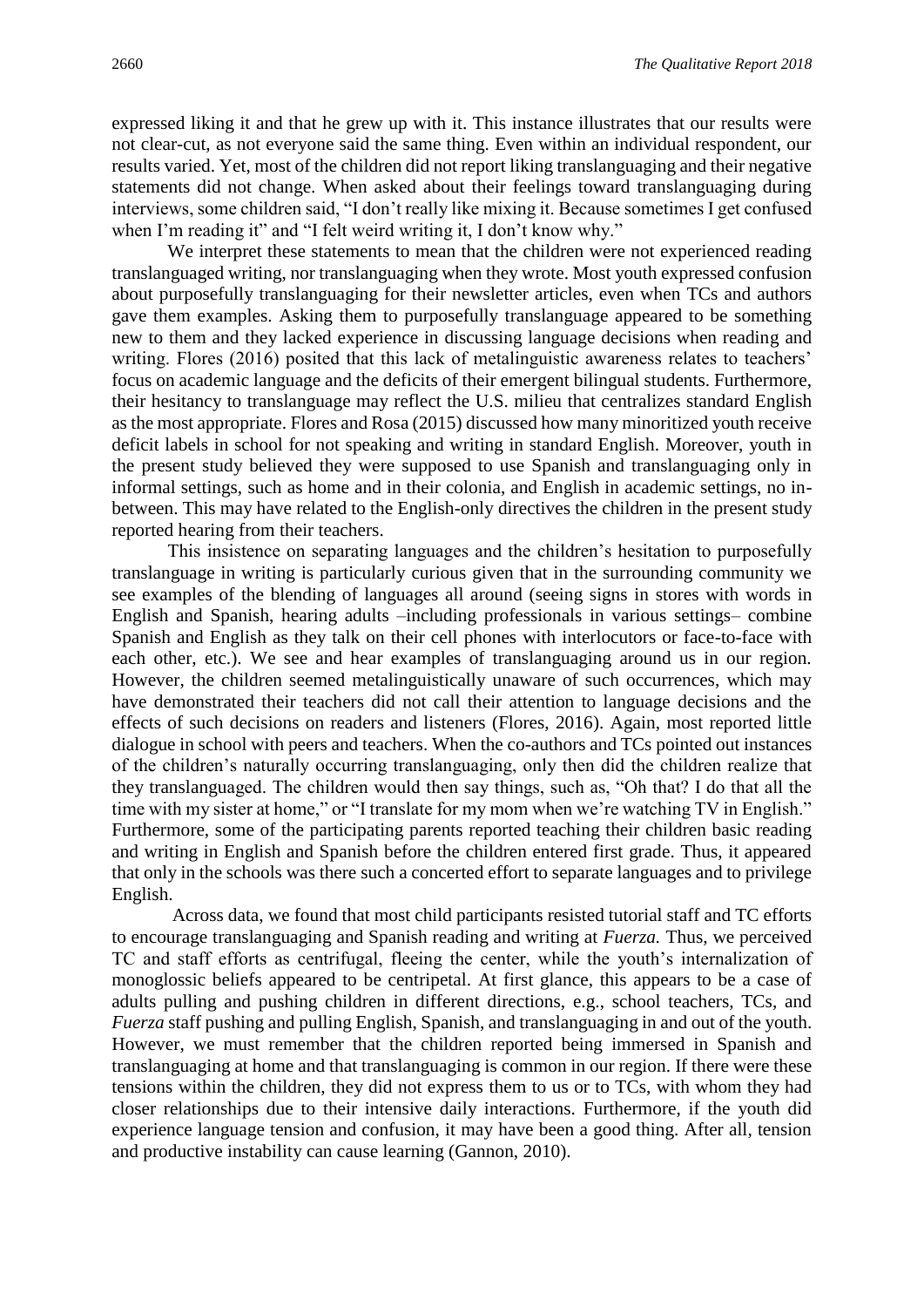On a positive note, Stewart and Hansen-Thomas (2016) developed a translanguaging thematic unit in a Texas high school, which benefited their Mexican-heritage student and her mostly Anglo peers. This affirmation created a centrifugal resistance for their participant and helped her to embrace translanguaging and her transnational identity. In Rubenstein-Ávila (2003-2004), a middle school English teacher invited a Mexican-heritage middle school student to read books in Spanish but write reports about them in English. Translating is also translanguaging (García, 2009). In another study at an elementary school in the northeast, Velasco and García (2010) found that translanguaging helped children from diverse languages with idea development, usage, audience awareness, and self-regulation (see García & Kleifgen, 2010 regarding the benefits of translanguaging to enhance students' cognitive and literacy abilities). "In emergent bilinguals, [translanguaging] can function as a self-regulatory mechanism that expedites the process of language learning" (Velasco & García, 2014, p. 12).

Conversely, Canagarajah (2011) stated that translanguaging in writing as a classroom pedagogy is controversial among language and literacy scholars. For instance, Barbour (2002) approved of spoken combinations of English and other languages but deemed interlanguage practices as "inappropriate for written communication" because nonlinguistic signals, such as gestures, are unavailable in writing (p. 17). However, Canagarajah showed how his Saudi graduate student used several nonlinguistic cues, such as hand-drawn illustrations and end-ofsection motifs, to communicate more effectively with her class members in writing.

Another argument against translanguaged writing being taught in school relates to mainstream societal norms. Perhaps translanguaging pushes too much against centripetal or unifying forces focused on language and cultural homogeneity (Flores & Rosa, 2015). Because of these U.S. norms in written languages, Elbow (2002) believed that for the short term, teachers should help students with writing in standard English until the mainstream culture ceases perceiving nonstandard published writing as unsophisticated. Delpit (2006) would agree, in part. She believed it was important for educators to discuss the codes of power with students and teach them to write with different language varieties, depending on the purpose, context, and audience. Anzaldúa (1990, 2007) refused to change her mode of communication for publication and made translanguaged writing more acceptable for academic purposes in the U.S.

#### **Centrifugal Forces**

*Fuerza* **Staff.** However, *Fuerza* tutorial staff created a centrifugal force, pushing back on the children's monoglossic experiences and beliefs from school and U.S. socio-political contexts that prioritize English. *Fuerza* staff engaged youth in creating Mexican Mother's Day tapestries in Spanish. The children selected the note most appropriate for their mothers, based on several written examples the staff members provided. The youth, engaged and excited, copied the messages and painted them in bright colors on their wall hangings. This experience modeled to the children that reading and writing in Spanish were neither difficult nor wrong. Staff also spoke with children in Spanish and explained to the children the importance of Spanish. When Author 1 asked a staff member why the wall hangings were in Spanish, she indicated that the mothers did not know English. Some of the notes were, "*Mamá, te amo mucho*" (I love you a lot, mom) and "*por tu paciencia infinita*" (for your infinite patience). This activity validated the children's home language and culture and pushed against the privileging of English and devaluing of Spanish most children reported encountering at school.

Furthermore, the children mentioned appreciating the dialogue, collaboration, and oneon-on attention at *Fuerza.* In contrast, they mentioned the absence of dialogue at school. Following are some of their interview responses when we asked them to describe school, "In school they just talk about social studies," "They kinda rush us to do the work," " … It makes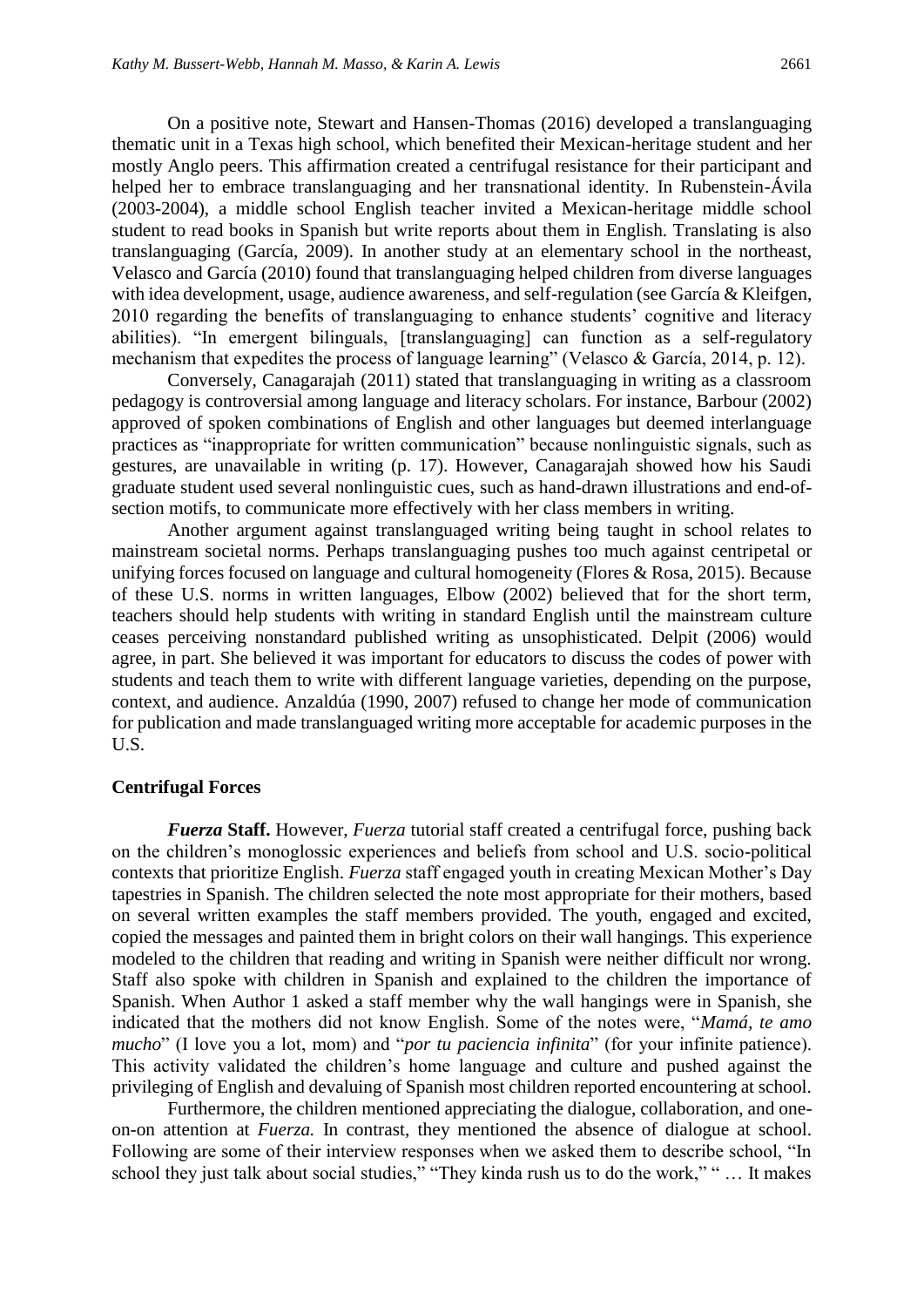me bored because we can't talk," "Sit behind a desk and listen to the teacher yak," and "I usually work by myself at school … because our teacher tells us to do our work by ourselves." Based on our experiences with high-stakes testing (Bussert-Webb, 1999) and our research in this region regarding this issue (Bussert-Webb, 2008; Bussert-Webb et al., 2017), we understand why the children described engaging in much more dialogue in *Fuerza* than in school. Perhaps the school teachers rushed to prepare children for these tests using a transmission style direct instructional approach, rather than interactive and inquiry-based pedagogies.

**Teacher Candidates (TCs).** TCs also engaged in their own centrifugal pushback. TCs would speak, read, and write with the children in Spanish, but some children resisted. TCs also alternated between Spanish and English with the children, modeling that Spanish and English are both important. A TC said about Futbalista, 10-years-old: "And I would tell her, like 'It's okay, you can speak in Spanish, or you can mix the languages." This same TC, who also helped Pokémon, age 10, said, "So, I would praise them all the time for doing that [translanguaged writing] and they felt like, 'Wow, I could do this. I can talk in Spanish and I can even mix both languages and it's okay to do that.'" A TC said of Supergirl: "You need to help encourage them (to translanguage in writing). I know my tutee, she was like, 'I can't, I can't do it.' I [took her] hand and said, 'You *can!* You can do this! I'm gonna help you."

The newsletter that the TCs and children worked on collaboratively modeled and exemplified the value of writing and reading in both Spanish and English. The newsletter publicly acknowledged the value of the children's translanguaging practices in writing. In their written reflections and during class discussions, TCs mentioned how they engaged the children in learning to read and write in Spanish. TCs provided a counter-narrative to the messages the youth have received that English is more important than Spanish. Within a third space between school and home (Gannon, 2010), the TCs demonstrated that they valued and validated the children's holistic language repertoires and interests, conveying the importance of Spanish, also. Because the children characterized *Fuer*za as a place for dialogue and collaboration, this tutorial center provided a space for working through the conflicting language practices the children face in school and home. Thus, these liminal places, not school and not home, can be empowering for language-minority children who collaborate with TCs and community-based staff members in "relational, affective and embodied space" (Gannon, 2010, p. 27).

#### **Conclusions**

Children's language experiences and beliefs regarding Spanish and translanguaging related to their perceptions and experiences related to school and societal monoglossia. Pedagogies focused on monoglossia and correctness, at the expense of creativity and voice, reproduce "racial normativity by expecting language-minoritized students to model their linguistic practices after the white speaking subject" (Flores & Rosa, 2015, p. 151).

The children appeared to equate Spanish and translanguaged writing with correctness, an ideology one might learn in classrooms focused on decodable, phonics-based reading materials and activities, not meaning and inquiry (DeFord, 1981). Perhaps this resulted in many children's negative experiences and beliefs that Spanish should be for home and that translanguaging was wrong. Making Latinx children use English-only cultivates mother tongue difficulty, shame, and avoidance (Anzaldúa, 2007), which disadvantages them in a rapidly changing, global society where bilingualism and biliteracy are assets (UNESCO, 2003). Most of the children's expressed beliefs and discomfort indicated they thought it was somehow bad to speak Spanish or translanguage outside of their homes or colonia. However, *Fuerza* staff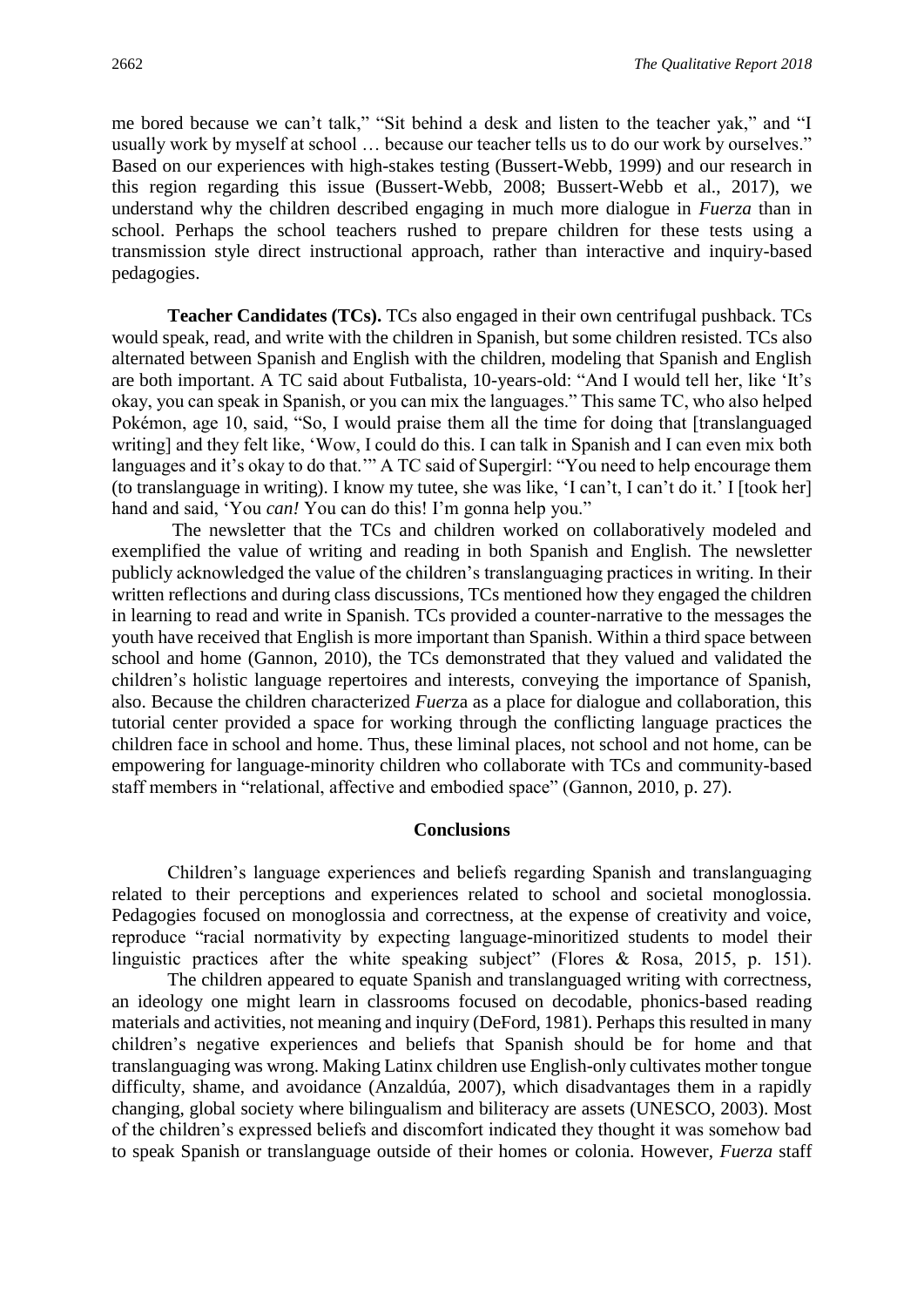and TCs provided empowering counter-narratives and demonstrated that Spanish and translanguaging were assets.

Although we could not control what *Fuerza* staff did and said with students, we ponder the ethical dilemmas of Author 1's language project, in which TCs encouraged Spanish and translanguaging during their interactions with children. We co-authors associate these ethical issues with our advocacy research for the language rights of participating children (Cherland & Harper, 2006; UNESCO, 2003). Participant well-being is an important aspect of all IRBs (protection of human subjects in research) and we were careful to watch for and listen for any indication of child duress. Although we found no such duress, TC and *Fuerza* staff centrifugal forces appeared in opposition to the centripetal, or centralizing, language forces children reported regarding school. Thus, this language push and pull may have caused conflict within the children that we did not recognize outright. Although many children expressed confusion or hesitation, they displayed no more stress than that which they would likely experience in typical days at school. Some might argue that it is best to not expose youth to conflicting language ideologies, to maintain the monoglossic status quo they experience at school.

However, Bakhtin, who lived in the Soviet Union and experienced censorship, believed monoglossia was dangerous and totalitarian (Holquist, 1996). Instead, he believed heteroglossia and opposition were necessary aspects of life (Holquist). Discussing critical heteroglossia, Bazerman (2004) stated that Bakhtin was interested in evaluating issues of power. This critical language stance aims to "deflate oppressively powerful ruling forces rather than to stigmatize the powerless" (p. 58). Moreover, as per bilingual education experts García and Kleifgen (2010), "… emergent bilinguals need to become aware of the power differential between languages in society and in their schools" (p. 132).

In our study, it appeared the children gravitated toward English and away from the Spanish language of adult family members. Given the context of U.S. schooling, many lowincome immigrants may take on the language policies of English as the centralizing language of power (Wong Fillmore, 2000). Parents who wish for their children's biliteracy may move as adults toward the language center (centripetal forces) when their children face English-only test preparation starting in first grade (Bussert-Webb, 1999, 2008). Texas school districts want (and need) high accountability ratings (Nichols & Berliner, 2007; Palmer & Lynch, 2008), as do many districts across the U.S. (Menken, 2016). Public school teachers and parents in our area have expressed this English-language testing pressure (Bussert-Webb et al., 2017). In the present study, local schools the children attended appeared to focus on English. As stated, one child connected translanguaging explicitly to high-stakes testing, "I don't like it because the STAAR test might not know it."

It is foolish and difficult to separate these legislative and societal influences from school curricula; they are interrelated, as are language use, ideology, and context (Holquist, 1996). Although the centripetal forces may be too difficult to overcome because of the issues of dominance and power, centrifugal forces exist in heteroglossic tension with different world views. Bakhtin stated, "… Alongside verbal-ideological centralization and unification, the uninterrupted process of decentralization and disunification go forward" (Holquist, p. 272). Bakhtin offered dialogue as a way to manage this this centripetal and centrifugal tension.

Next, most child respondents participated in subtractive bilingual education; subtractive models focus on preparing youth for a monolingual English world (Hinton, 2016). Our participants reported English-only practices in school, to the disservice of their heritage language development. Subsequently, most struggled in both English and Spanish literacy. Children attended *Fuerza* because they experienced academic challenges; 79% reported struggling with English reading and writing. If participants had learned to read and write in Spanish as a foundation, the outcome may have been different (Chuang, Joshi, & Dixon, 2012; Goldenberg, 2008; Lutz, 2016; Thomas & Collier, 2003).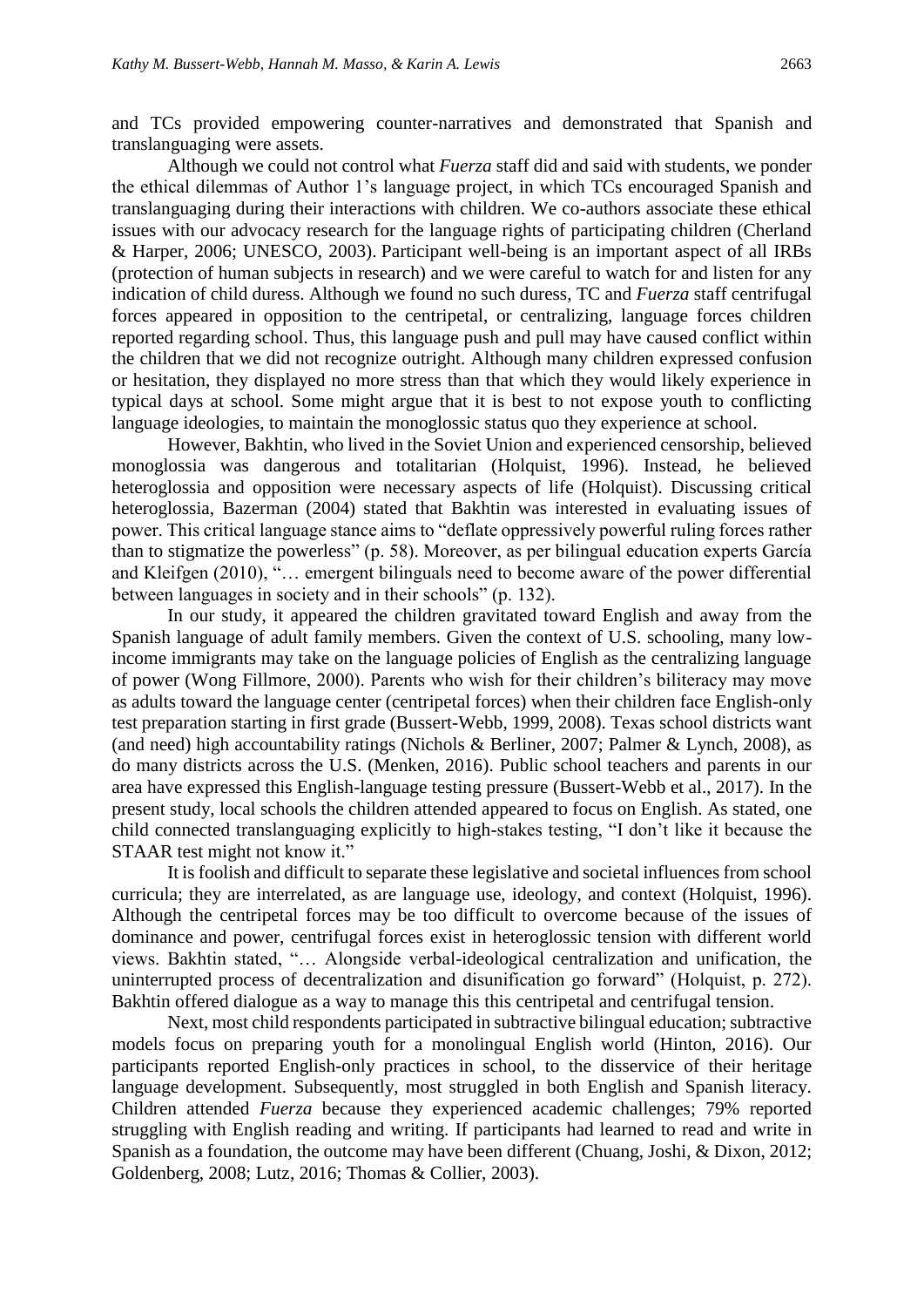Although TCs recognized translanguaging as a strengths-based linguistic strategy and de-emphasized correctness (Hornberger & Link, 2012), perceptual and cultural shifts take time. When we asked youth to purposefully translanguage, metalinguistic requirements were high because they wrote mostly in English, with attention to correctness, perhaps replicating their reports of basic-skill instruction in school (DeFord, 1981).

#### **Implications**

Although this paper may sound critical of schools, this was not our intent. Because of U.S. and state accountability pressures, public school staff face pressure to prepare children for standardized tests in English (Hinton, 2015, 2016; Kibler et al., 2016; Menken, 2016; Nichols & Berliner, 2007; Texas Education Agency, 2015; U.S. Department of Education, 2002). Some states have opted out of high-stakes testing, but Texas has not. Thus, these outside influences relate to children's language experiences and beliefs. Projects like ours may serve to open and foster discussions and bridge understandings among TCs, school staff, and professors for children's learning and success. As the TC's participate in local schools for field experiences and student-teaching, and ultimately become public school teachers facing the daunting task of preparing children for high-stakes testing, they may draw on their community-based experiential learning from our project to inform their practices. Perhaps they will become the catalysts for opening conversations in and out of school regarding hybrid language practices. Including public school teachers in future projects will extend our work to support children and teachers facing accountability pressures and to connect classrooms with the community. As a first step, we will share the children's newsletter with the children's schools. Next, we plan to invite the children's teachers to our after-school program to engage in dialogue regarding which projects we can incorporate that will support the teachers.

Thus, an important implication relates to schools and communities working together to affirm and extend children's multilingual languaging (García & Kleifgen, 2010) and metalinguistic awareness (Flores, 2016). For instance, children can interview family members and find web-based information in their heritage languages and can write results in other languages (Dworin, 2006). Like the gifted sociolinguists that they truly are, children can discuss their language decisions for certain effects (Flores). In polylingual settings, parents can visit their children's schools to teach heritage language songs (García & Kleifgen). With compensation, teachers could also visit their pupils' homes to learn about families' linguistic funds of knowledge or strengths and can incorporate these family language practices into the curriculum (González, Moll, & Amanti, 2005). Teacher and parent bidirectional understanding is important (García & Kleifgen).

Other implications relate to how community service-learning projects could extend into classrooms using children's home languages and translanguaging as resources. For example, teachers can work with after-school community centers, like *Fuerza,* to create translanguaging homework that involves children, families, TCs who serve as tutors. Sites such as *Fuerza* may represent supportive "interactional spaces where children can use their two languages [to] support bilingual literacy skills" (Velasco & García, 2014, p. 9). This space can occur in school classrooms that honor children's languaging, also (Stewart & Hansen-Thomas, 2016).

For future research, we recommend interviewing teachers and parents about their language beliefs and experiences and obstacles they face in helping youth to reach their full language and literacy potential. Our study took place in an after-school tutorial agency in a neighborhood setting that serves children attending multiple schools. Subsequently, interviewing teachers in the schools the children attended was beyond the scope of our study. However, given the reports of the children, having conversations with educators to determine school policies and practices is important.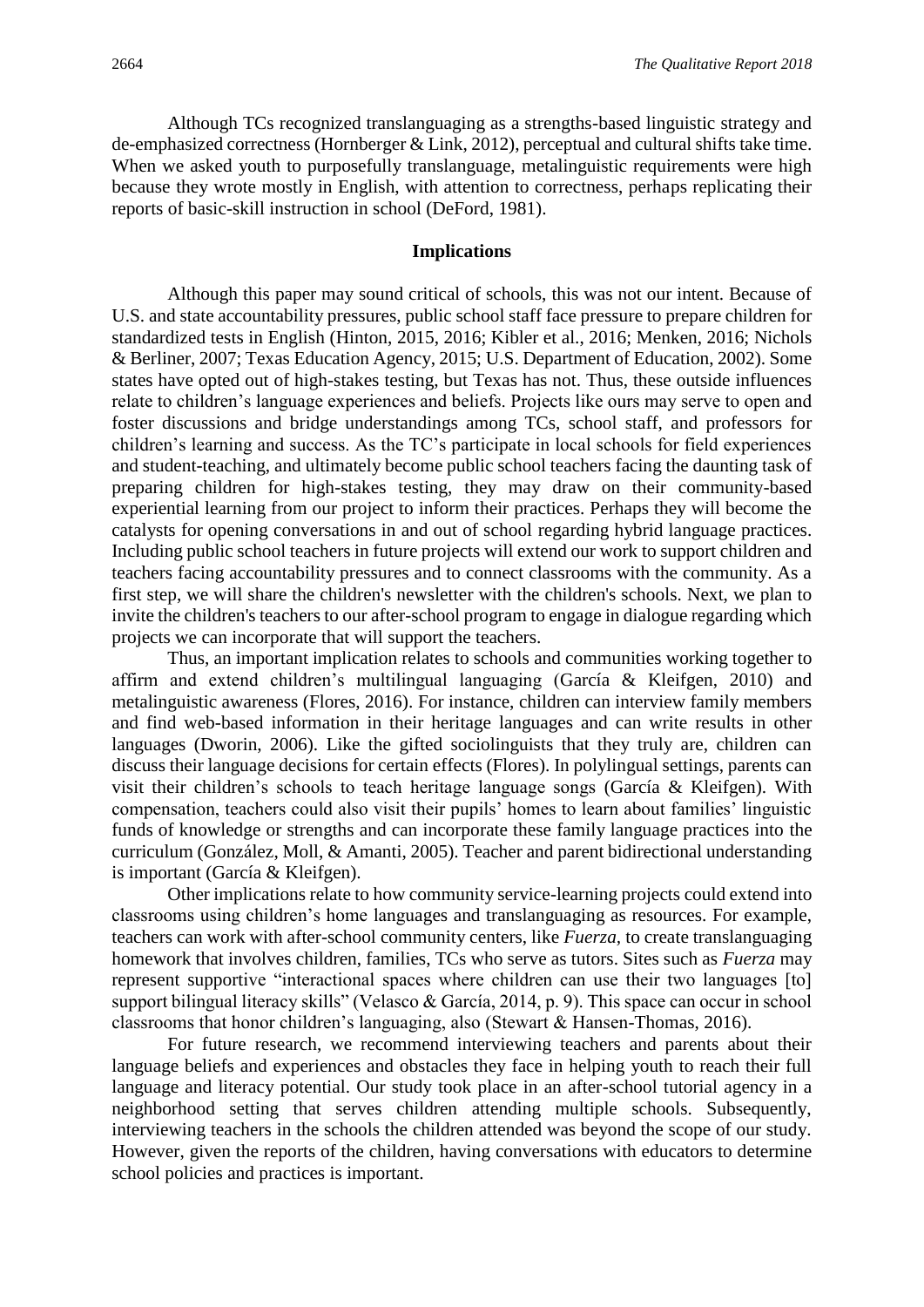Some children embraced writing in their home language (Spanish) and written translanguaging. These findings are promising given that Latinx youth's biliteracy relates significantly to higher math and reading achievement, compared to English monolinguals (Lutz, 2016). Furthermore, translanguaging, which helps children cognitively and linguistically, builds children's literacy skills (García & Kleifgen, 2010). Also, Bakhtin believed that one thinks only what one's languages allow her or him to think. Thus, bilingual, polylingualism, and translanguaging open one's mind to different communicative potentials and perspectives (Holquist, 1996). We started by stating that many believe learning English will ensure one's U.S. academic success. Our child participants struggled academically with English, yet they had attended schools that had to institute English-only practices because of high-stakes tests administered in English. The U.S. can gain much by embracing polylingual educational policies because linguistically and culturally-diverse children are our future. By 2020, Mather (2009) predicted, about 33% of U.S. children will have at least one immigrant parent. Latinx will represent one-third of the U.S. by 2060 (U.S. Census Bureau, 2012). As translanguaging spurs creativity (Kharkhurin & Wei, 2015), linguistic and cultural diversity spur innovation (Friedman & Mandelbaum, 2012).

If children living along the U.S./Mexico border experience and believe such disassociations from their heritage language and translanguaging, what about others elsewhere? Classroom teachers grapple with the complexities of minoritized children's social and language belonging amid school, district, state, and national policies (Lotherington, 2017). Yet according to Williamson and Hedges (2017), "It is important for all teachers to consider and work with local and culturally responsive frameworks relevant to their context to empower children's voices" (p. 72). These frameworks include valuing children's languaging and utilizing a dynamic bilingual education model, which includes translanguaging and polylingualism (García, 2009). Yet we must be clear that monoglossia goes beyond individual schools and regions; U.S. and state educational policies must change for the implications we proposed to be sustainable. Ironically, standardized testing does not improve students' reading and writing scores in English (Nichols & Berliner, 2007).

#### **References**

- Anzaldúa, G. (1990). La conciencia de la mestiza [The consciousness of the mestiza]: Towards a new consciousness. In G. Anzaldúa (Ed.), *Making face, making soul haciendo caras: Creative and critical perspectives by feminists of color* (pp. 377-389). San Francisco, CA: Aunt Lute Books.
- Anzaldúa, G. (2007). *Borderlands/la frontera: The new mestiza* (3<sup>rd</sup> ed.). San Francisco, CA: Aunt Lute Books.
- Atkinson, P., Coffey, A., & Delamont, S. (2003). *Key themes in qualitative research: Continuities and changes*. Lanham, MD: Alta Mira Press.
- Barbour, S. (2002). Language, nationalism and globalism: Educational consequences of changing patterns of language use. In P. Gubbins & M. Holt (Eds.), *Beyond boundaries: Language and identity in contemporary Europe* (pp. 11-18). Clevedon, UK: Multilingual Matters.
- Bazerman, C. (2004). Intertextualities: Volosinov, Bakhtin, literary theory, and literacy studies. In A. F. Ball & S. W. Freedman (Eds.), *Bakhtinian perspectives on language, literacy, and learning* (pp. 53-65). New York, NY: Cambridge University Press.
- Bhabha, H. (1994). *The location of culture*. London, England: Routledge.
- Bialystok, E., Abutalebi, J., Bak, T. H., Burke, D. M., & Kroll, J. F. (2016). Aging in two languages: Implications for public health. *Ageing Research Reviews*, *27*, 56-60. <https://doi.org/10.1016/j.arr.2016.03.003>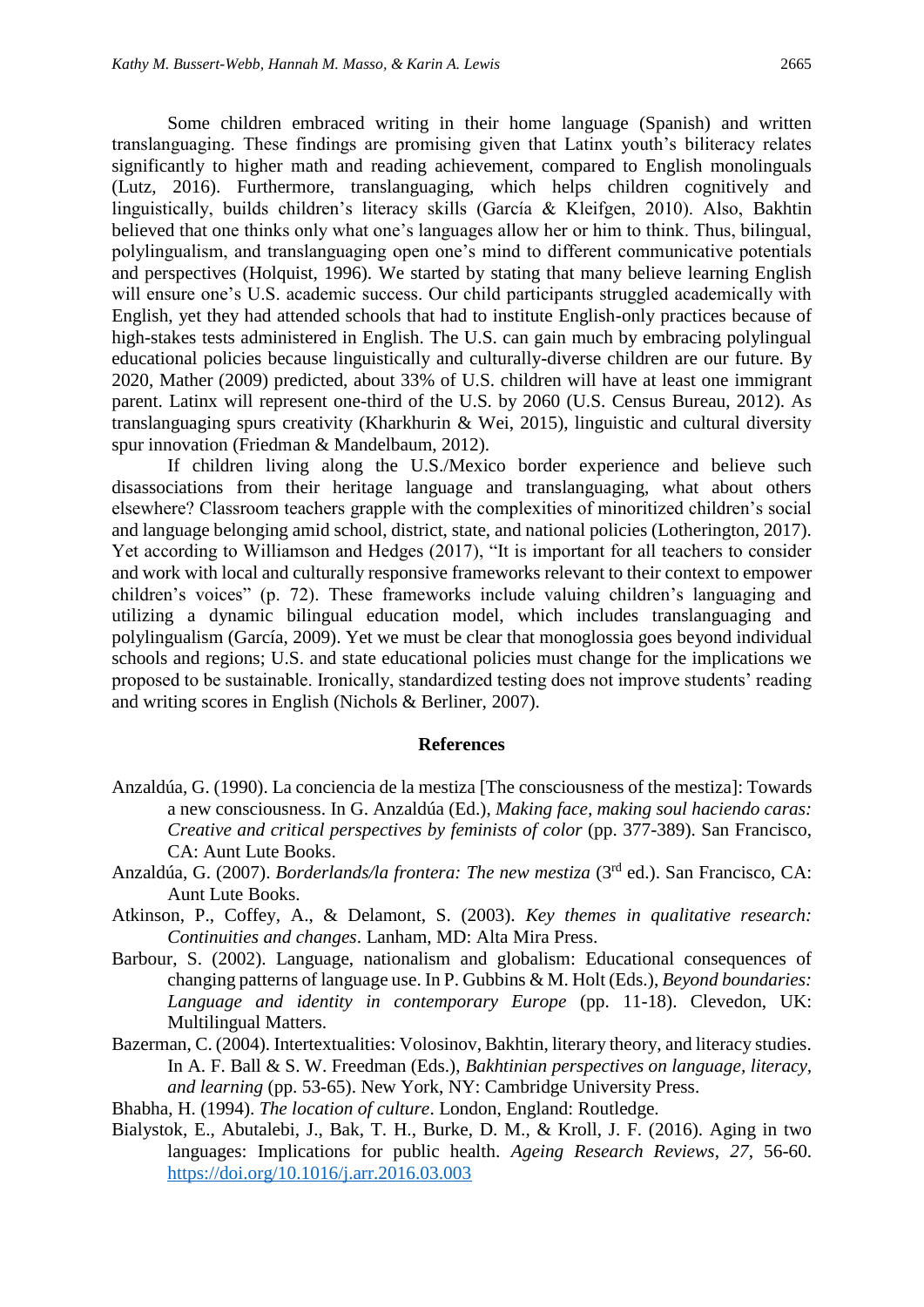- Boyle Baise, M., & McIntyre, D. J. (2008). What kind of experience? Preparing teachers in PDS or community settings. In M. Cochran-Smith, S. Feiman-Nemser, & D. J. McIntyre (Eds.), *Handbook of research on teacher education* (3rd ed., pp. 307-330). New York, NY: Routledge.
- Bussert-Webb, K. (1999). To test or to teach: Reflections from a holistic teacher-researcher in south Texas. *Journal of Adolescent & Adult Literacy*, *42*(7), 582-585. *Journal of Latinos and Education, 8*(1), 38-54.
- Bussert-Webb K. (2008). ¿Qué hago? Latino/a children describe their activities in an "exemplary" school. *Journal of Latinos and Education, 8*(1), 38-54.
- Bussert-Webb, K. (2015). Parrying the pathologization of a strong, unified Mexican-American community. *Creative Approaches to Research, 8*(2), 46-69.
- Bussert-Webb, K., & Díaz, M. E. (2013). Digital literacy, language, and Latinos: L1: 4Word. *Journal of Literacy and Technology*, *14*(1), 2-50.
- Bussert-Webb, K., Díaz, M. E., & Yanez, K. (2017). *Justice and space matter in a strong, unified Latino community.* New York, NY: Peter Lang.
- Canagarajah, A. S. (2011). Translanguaging in the classroom: Emerging issues for research and pedagogy. *Applied Linguistics Review, 2,* 1-28.
- Cherland, M. R., & Harper, H. J. (2006). *Advocacy research in literacy education: Seeking higher ground*. New York, NY: Routledge.
- Chuang, H., Joshi, R. M., & Dixon, L. Q. (2012). Cross-language transfer of reading ability: Evidence from Taiwanese ninth-grade adolescents. *Journal of Literacy Research, 44*(1), 97-119.
- Creswell, J. W. (2007). *Qualitative inquiry & research design: Choosing among five approaches*. Thousand Oaks, CA: Sage.
- Cummins, J. (1976). The influence of bilingualism on cognitive growth: A synthesis of research findings and explanatory hypotheses. *Working Papers on Bilingualism, No. 9.*  Toronto, Canada: Ontario Institute for Studies in Education. Retrieved from <https://files.eric.ed.gov/fulltext/ED125311.pdf>
- DeFord, D. E. (1981). Literacy: Reading, writing, and other essentials. *Language Arts*, *58*(6), 652-658.
- Delpit, L. (2006). *Other people's children: Cultural conflict in the classroom* (2<sup>nd</sup> ed.). New York, NY: The New Press.
- Donelson, A. J., & Esparza, A. X. (2016). *The colonias reader*. Tucson, AZ: University of Arizona Press.
- Dworin, J. (2006). The family stories project: Using funds of knowledge for writing. *The Reading Teacher, 59*(6), 510-520.
- Elbow, P. (2002). Vernacular Englishes in the writing classroom? Probing the culture of literacy. In C. Schroeder, H. Fox, & P. Bizzell (Eds.), *ALT DIS: Alternative discourses and the academy* (pp. 126-38). Portsmouth, NH: Boynt/Cook-Heinemann. Retrieved from [https://works.bepress.com/peter\\_elbow/6/download](https://works.bepress.com/peter_elbow/6/download)
- Fishman, J. A. (2001). *Can threatened languages be saved? Reversing language shift, revisited: A 21st century perspective*. Clevedon, UK: Multilingual Matters.
- Flores, N. (2016, March 25). *What if we treated language-minoritized children like gifted sociolinguists?* [Web log post]. Retrieved from [https://educationallinguist.wordpress.com/2016/03/25/what-if-we-treated-language](https://educationallinguist.wordpress.com/2016/03/25/what-if-we-treated-language-minoritized-children-like-gifted-sociolinguists/)[minoritized-children-like-gifted-sociolinguists/](https://educationallinguist.wordpress.com/2016/03/25/what-if-we-treated-language-minoritized-children-like-gifted-sociolinguists/)
- Flores, N., & Rosa, J. (2015). Undoing appropriateness: Raciolinguistic ideologies and language diversity in education. *Harvard Educational Review*, *85*(2), 149-171.
- Freire, P. (2000). *Pedagogy of the oppressed: 30th anniversary edition* (M. B. Ramos, Trans.). New York, NY: Continuum.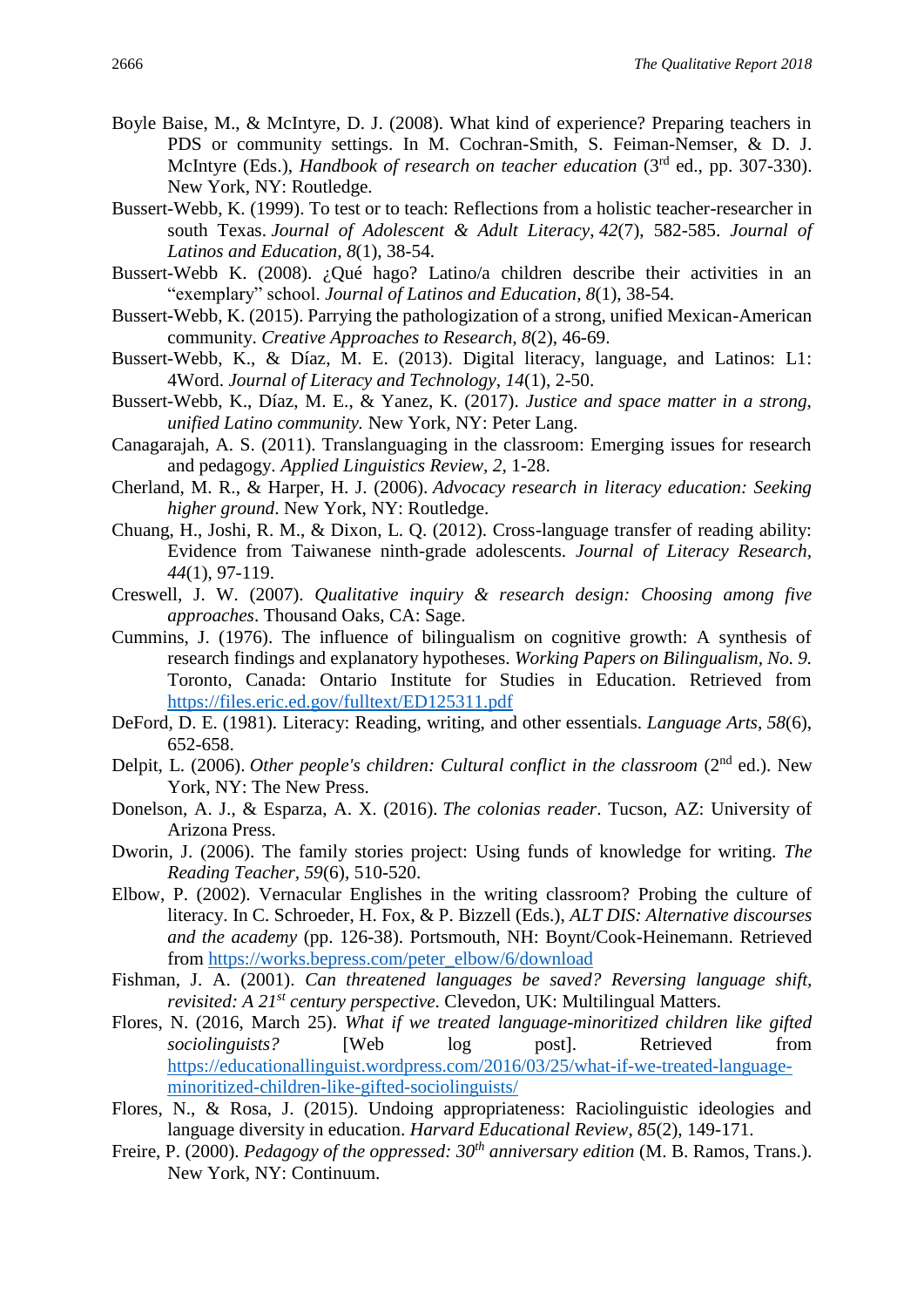- Friedman, T., & Mandelbaum, M. (2012). *That used to be us: How America fell behind in the world it invented and how we can come back*. New York, NY: Picador.
- Gándara, P., & Contreras, F. (2009). *The Latino education crisis*. Cambridge, MA: Harvard University Press.
- Gannon, S. (2010). Service learning as a third space in pre-service teacher education. *Issues in Educational Research, 20*(1), 21-28.
- Ganuza, N., & Hedman, C. (2017). Ideology vs. practice: Is there a space for translanguaging in mother tongue instruction? In B.-A. Paulsrud, J. Rosén, B. Straszer, & Å. Wedin (Eds.), *New perspectives on translanguaging and education* (pp. 208-226). Clevedon, UK: Multilingual Matters.
- García, O. (2009). *Bilingual education in the 21st century: A global perspective.* Malden, MA: Wiley/Blackwell.
- García, O. (2014). Countering the dual: Transglossia, dynamic bilingualism and translanguaging in education. In R. Rubdy & L. Alsagoff (Eds.), *The global-local interface and hybridity: Exploring language and identity (pp. 100-118). Buffalo, NY:* Multilingual Matters.
- García, O., & Kleifgen, J. A. (2010). *Educating emergent bilinguals: Policies, programs, and practices for English language learners.* New York, NY: Teachers College Press.
- García, O., & Mason, L. (2009). Where in the world is US Spanish? Creating a space of opportunity for US Latinos. In W. Harbert (Ed.), *Language and poverty* (pp. 78-101). Bristol, UK: Multilingual Matters.
- García, O., & Sylvan, C. E. (2011). Pedagogies and practices in multilingual classrooms: Singularities in pluralities. *The Modern Language Journal, 95*(3), 385-400. doi: 10.1111/j.1540- 4781.2011.01208.x
- García, O., & Torres-Guevara, R. (2010). Monoglossic ideologies and language policies in the education of U.S. Latinas/os. In E. Murillo, S. Villenas, R. T. Galván, J. Sánchez-Muñoz, C. Martínez & M. Machado-Casas (Eds.), *Handbook of Latinos and education: Research, theory and practice* (pp. 182-194). Mahwah, NJ: Lawrence Erlbaum.
- Goldenberg, C. (2008). Teaching English language learners: What the research does—and does not—say. *Digital Commons, ESED 5234 - Master List, 27,* 8-44. Retrieved from <http://www.aft.org/pdfs/americaneducator/summer2008/goldenberg.pdf>
- González, N., Moll, L., & Amanti, C. (2005). *Funds of knowledge: Theorizing practice in households, communities, and classrooms.* Mahwah, NJ: Erlbaum Associates.
- Hinton, K. A. (2015). "We only teach in English": An examination of bilingual-in-name-only classrooms. In D. Freeman & Y. Freeman (Eds.), *Research on preparing inservice teachers to work effectively with emergent bilinguals* (pp. 265-289). Bingley, UK: Emerald Group.
- Hinton, K. A. (2016). Call it what it is: Monolingual education in U.S. schools. *Critical Inquiry in Language Studies*, *13*(1), 20-45.
- Holquist, M. (Ed.). (1996). *The dialogic imagination: Four essays by M. M. Bakhtin* (10<sup>th</sup> ed.) (C. Emerson & M. Holquist, Trans.). Austin, TX: University of Texas Press.
- Hornberger, N. H., & Link, H. (2012). Translanguaging and transnational literacies in multilingual classrooms: A biliteracy lens. *International Journal of Bilingual Education and Bilingualism, 15*(3), 261-278. doi: 10.1080/13670050.2012.658016
- Kharkhurin, A. V., & Wei, L. (2015). The role of code-switching in bilingual creativity. *International Journal of Bilingual Education and Bilingualism*, *18*(2), 153-169.
- Kibler, A. K., Heny, N. A., & Andrei, E. (2016). In-service teachers' perspectives on adolescent ELL writing instruction. *TESOL Journal*, *7*(2), 350-392.
- Lincoln, Y. S., & Guba, E. G. (1985). *Naturalistic inquiry*. Beverly Hills, CA: Sage.

Lotherington, H. (2017). Elementary school language and literacy education for civic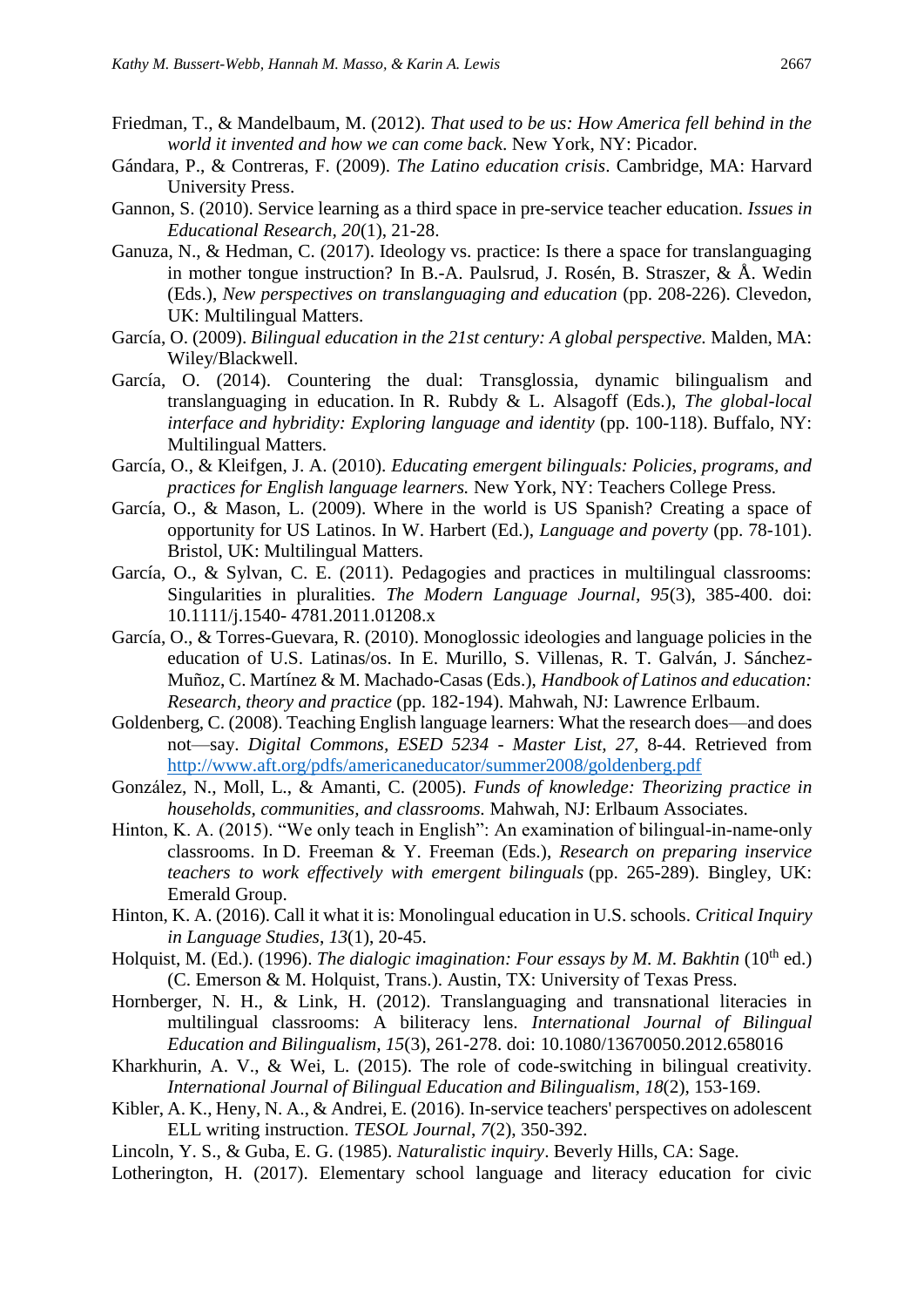engagement: An evolving playbook for postmodern times. *Language and Literacy, 19*(2), 5-20.

- Lutz, A. (2016). Biliteracy and the educational achievement of Latino high school students. *International Journal of Education and Social Science, 3*(2), 75-88.
- Mather, M. (2009). *Children in immigrant families chart new path.* Washington, DC: Population Reference Bureau.
- Menken, K. (2016). High-stakes tests as de facto language education policies. In E. Shohamy, I. G. Or, & S. May (Eds.), *Language education and assessment: Encyclopedia of language and education* (3rd ed., pp. 385-396). Cham, Switzerland: Springer.
- Nichols, S. L., & Berliner, D. C. (2007). *Collateral damage: How high-stakes testing corrupts America's schools*. Cambridge, MA: Harvard Education Press.
- Palmer, D., & Lynch, A. W. (2008). A bilingual education for a monolingual test? The pressure to prepare for TAKS and its influence on choices for language of instruction in Texas elementary bilingual classrooms. *Language Policy, 7*, 217-235.
- Poza, L. E. (2016). "Puro spelling and grammar": Conceptualizations of language and the marginalization of emergent bilinguals. *Perspectives on Urban Education*, *13*(1), 20- 41.
- Rubenstein-Ávila, E. (2003-2004). Conversing with Miguel: An adolescent English language learner struggling with later literacy development. *Journal of Adolescent & Adult Literacy, 47*(4), 290-301.
- Ruíz, R. (1984). Orientations in language planning. *National Association for Bilingual Education Journal, 8,* 15-34.
- Smith, P. H., & Murillo, L. A. (2012). Researching transfronterizo literacies in Texas border colonias. *International Journal of Bilingual Education and Bilingualism*, *15*(6), 635- 651.
- Stewart, M. A., & Hansen-Thomas, H. (2016). Sanctioning a space for translanguaging in the secondary English classroom: A case of a transnational youth. *Research in the Teaching of English*, *50*(4), 450-472. Retrieved from <http://www2.ncte.org/resources/journals/>
- Texas Attorney General. (n.d.). *Colonias.* Austin, TX: Author. Retrieved from <https://www.texasattorneygeneral.gov/cpd/colonias>
- Texas Education Agency. (2015). *2015 Accountability manual for Texas public school districts and campuses.* Austin, TX: Author. Retrieved from <https://rptsvr1.tea.texas.gov/perfreport/account/2015/manual/manual.pdf>
- Thomas, W. P., & Collier, V. P. (2003). *A national study of school effectiveness for language minority students' long-term academic achievement. Final report*. Santa Cruz, CA: Center for Research on Education, Diversity & Excellence.
- UNESCO. (2003). *Education in a multilingual world: UNESCO Education Position Paper.*  Paris, France: United Nations. Retrieved from <http://unesdoc.unesco.org/images/0012/001297/129728e.pdf>
- U.S. Census Bureau. (2010). *American FactFinder.* Washington, DC: Author. Retrieved from <https://factfinder.census.gov/faces/nav/jsf/pages/index.xhtml>
- U.S. Department of Education. (2002). *Public Law 107-110, 107th Congress. No Child Left Behind Act of 2001.* Washington, DC: Author. Retrieved fro[m](file:///C:/Users/KB0166437/AppData/Local/Microsoft/Windows/Temporary%20Internet%20Files/Content.Outlook/WGKP3QTB/) <https://www2.ed.gov/policy/elsec/leg/esea02/107-110.pdf>
- Valenzuela, A. (2008). Uncovering internalized oppression. In M. Pollock (Ed.), *Everyday antiracism: Getting real about race in school* (pp. 50-55). New York, NY: The New Press.
- Velasco, P., & García, O. (2014) Translanguaging and the writing of bilingual learners. *Bilingual Research Journal, 37*(1), 6-23. doi: 10.1080/15235882.2014.893270